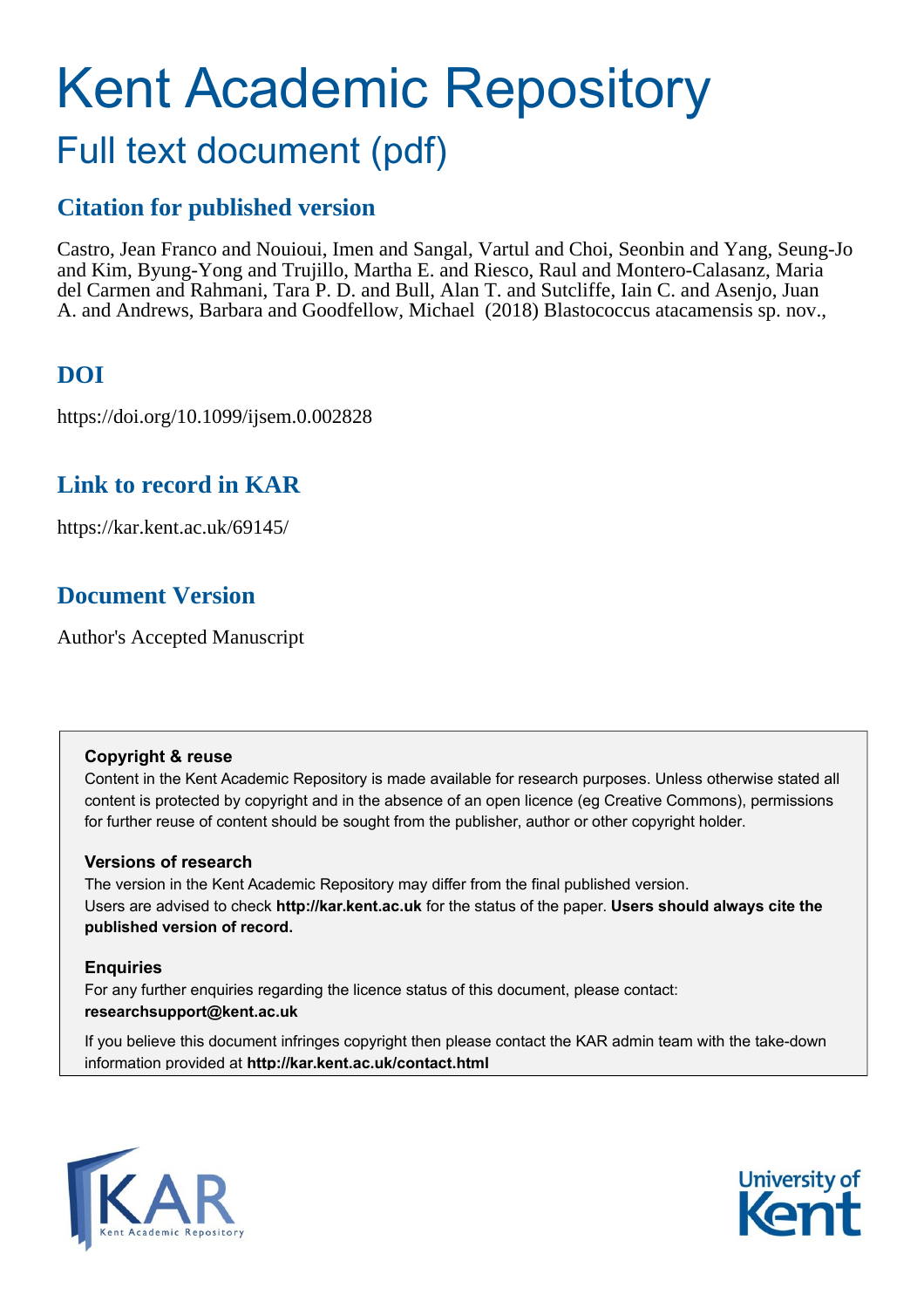*Blastococcus atacamensis* **sp. nov., a novel strain adapted to life in the Yungay core region of the Atacama Desert** 4 Jean Franco Castro<sup>1,2</sup>, Imen Nouioui<sup>1</sup>, Vartul Sangal<sup>3</sup>, Seonbin Choi<sup>4</sup>, Seung-Jo Yang<sup>4</sup>, 5 Byung-Yong Kim<sup>4</sup>, Martha E. Trujillo<sup>5</sup>, Raul Riesco<sup>4</sup>, Maria del Carmen Montero-Calasanz<sup>1</sup>, 6 Tara PD Rahmani<sup>1</sup>, Alan T. Bull<sup>6</sup>, Iain C. Sutcliffe<sup>3</sup>, Juan A. Asenjo<sup>2</sup>, Barbara Andrews<sup>2</sup>, Michael Goodfellow<sup>1\*</sup>  $9<sup>-1</sup>$  School of Natural and Environmental Sciences, Ridley Building 2, Newcastle University, Newcastle upon Tyne NE1 7RU, United Kingdom <sup>2</sup> Centre for Biotechnology and Bioengineering (CeBiB), Department of Chemical Engineering and Biotechnology, University of Chile, Beauchef 851, Santiago, Chile <sup>3</sup> Faculty of Health and Life Sciences, Northumbria University, Newcastle upon Tyne, NE1 8ST, United Kingdom 4 ChunLab, Inc., 1, Gwanaka-ro, Gwanak-gu, Seoul 151015, South Korea 16 <sup>5</sup> Departamento de Microbiología y Genética, Universidad de Salamanca, Campus Miguel de Unamuno, 37007 Salamanca, Spain 18 <sup>6</sup> School of Biosciences, University of Kent, Canterbury CT2 7NJ, Kent, United Kingdom 21 \*To whom correspondence should be addressed: phone +44-(0)191 2087706; email: [m.goodfellow@ncl.ac.uk.](mailto:m.goodfellow@ncl.ac.uk) Running title: *Blastococcus atacamensis* sp. nov. Subject category: New taxa: Actinobacteria The GenBank accession numbers for the 16S rRNA gene and genome sequences of strain P6<sup>T</sup> are KX926540 and POQU00000000, respectively. The genome accession number of 30 Blastococcus saxobsidens DSM 44509<sup>T</sup> is POQT00000000.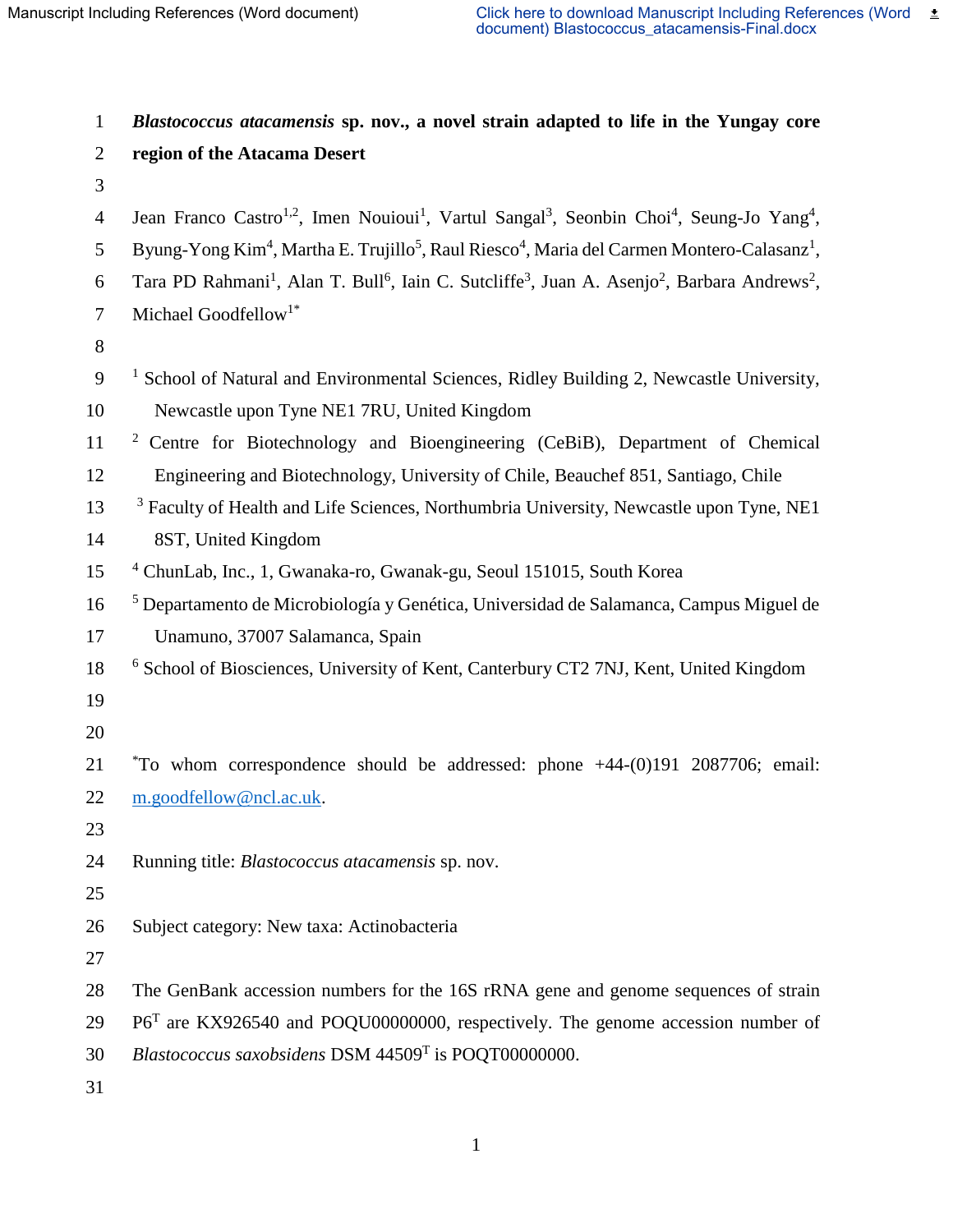- Abbreviations: A2pm, diaminopimelic acid; ANI, average nucleotide identity; dDDH, digital
- DNA–DNA hybridization; GGDC, Genome-to-Genome Distance Calculator; NJ, neighbour-
- joining; ML, maximum-likelihood; MP, maximum-parsimony; MUSCLE, Multiple
- Sequence Comparison by Log-Expectation; T3PKS, type III polyketide synthase.
- 
- Keywords: polyphasic taxonomy, stress and biosynthetic genes, whole-genome sequences
- 

#### **Abstract**

 A polyphasic study was undertaken to establish the taxonomic status of a *Blastococcus* strain 41 isolated from an extreme hyper-arid Atacama Desert soil. The isolate, strain  $P6<sup>T</sup>$ , was found to have chemotaxonomic and morphological properties consistent with its classification in the genus *Blastococcus*. It was shown to form a well-supported branch in the *Blastococcus* 16S rRNA gene tree together with the type strains of *Blastococcus capsensis* and *Blastococcus saxobsidens* and was distinguished from the latter, its closest phylogenetic neighbour, by a broad range of phenotypic properties. The draft whole genome sequence of 47 isolate  $P6^T$  showed 83.6% average nucleotide identity, 83.0% average amino acid identity and a digital DNA:DNA hybridisation value of 27.8% in comparison with the genome 49 sequence of *B. saxobsidens* DSM 44509<sup>T</sup>, values consistent with its assignment to a separate 50 species. Based on these data it is proposed that isolate  $P6^T$  (NCIMB 15090<sup>T</sup> = NRRL B-<sup>T</sup> ) be assigned to the genus *Blastococcus* as *Blastococcus atacamensis* sp. nov. 52 Analysis of the whole genome sequence of *B. atacamensis*  $P6<sup>T</sup>$ , with 3,778 open reading frames and a genome size of 3.9 Mb showed the presence of genes and gene clusters that encode for properties that reflect its adaptation to the extreme environmental conditions that prevail in Atacama Desert soils.

 The actinobacterial genus *Blastococcus* was proposed by Ahrens and Moll [1] and the description subsequently emended by Urzì *et al.* [2], Lee [3] and Hezbri *et al.* [4], respectively. The genus *Blastococcus* together with the genera *Cumulibacter* [5], *Geodermatophilus* [6], *Klenkia* [7] and *Modestobacter* [8] belong to the family *Geodermatophilaceae* [9, 10] of the order *Geodermatophilales* [11]. Members of all of these taxa share genomic features, as exemplified by multiple copies of the *trwC* gene (conjugative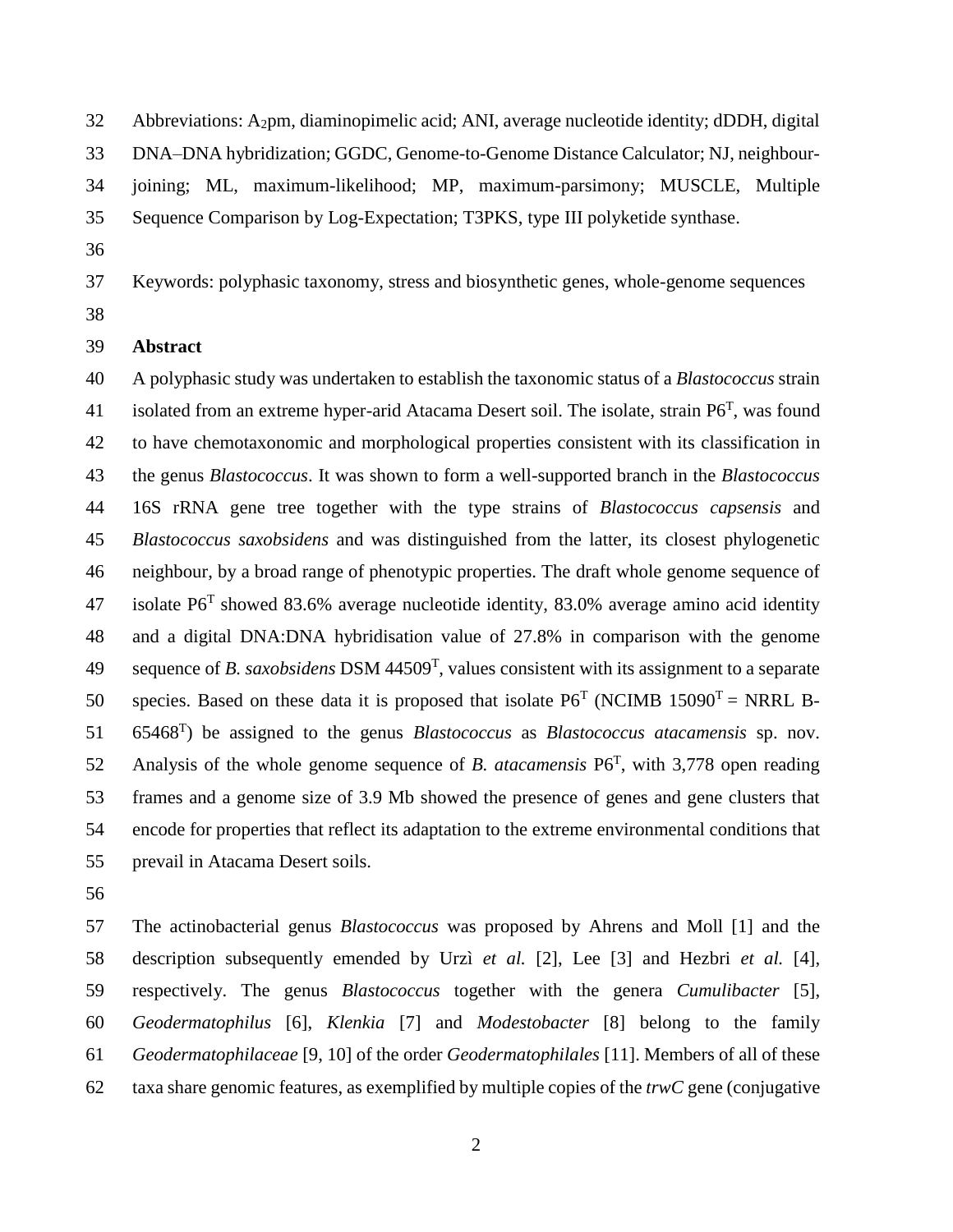relaxase) [12], have modest growth requirements [13], show unusual resistance to oxidative stress [14] and tend to be associated with arid biomes, such as desert and high altitude soils and with the surfaces of ancient monuments and natural stones [2, 15, 16].

 Blastococci form a well-supported clade in the *Geodermatophilaceae* 16S rRNA gene tree [4, 17] and can be distinguished from members of other genera classified in this family using a combination of phenotypic features [13]. They are Gram-stain positive, coccoid-shaped bacteria that may be motile or non-motile and which may propagate by budding and multiple fission; they have *meso*-A2pm in the peptidoglycan, mainly unsaturated and iso-branched fatty acids; and complex phospholipid profiles which may include diphosphatidylglycerol, phosphatidylcholine, phosphatidylethanolamine and phosphatidylinositol [4, 18]. At the time of writing the genus encompasses 5 validly named species, namely *Blastococcus aggregatus* [1, 4, 19], the type species, *Blastococcus capsensis* [4], *Blastococcus endophyticus* [4, 17], *Blastococcus jejunensis* [3, 4], and *Blastococcus saxobsidens* [4, 19], and one validly named strain, *Blastococcus colisei* [20]. These bacteria were isolated from the Baltic Sea, an archaeological Roman pool in Tunisia, the leaves of the medicinal Chinese plant *Camptotheca acuminata*, beach sand off the coast of South Korea, a limestone sample from a church in Malta and an archaeological amphitheatre, respectively, and can be distinguished using a range of phenotypic properties [4]. In addition, "*Candidatus* Blastococcus massiliensis*"* was identified, from a stool sample of a patient with anorexia nervosa [21].

 In a continuation of our studies on actinobacterial diversity in Atacama Desert habitats, several strains were recovered from an extreme hyper-arid soil that had colonial and 84 morphological properties typical of blastococci. One of these isolates, strain  $P6<sup>T</sup>$ , was the subject of a polyphasic taxonomic study which showed that it represents a new *Blastococcus* species, for which the name *Blastococcus atacamensis* sp. nov. is proposed.

 *Blastococcus*strains were isolated from an extreme hyper-arid soil sample in November 2011 from the Yungay core region of the Atacama Desert on the eastern flank of the Cerro Aguas Blancas (24º06'18.6"S/70º01º55.6W) at 1,033 metres above sea level. One gram of the soil sample was suspended in 4.0 ml of ¼ strength Ringer's solution (Oxoid, product No. BO0332D), this suspension was shaken on a tumble shaker prior to heating at 55ºC for six 93 minutes. Aliquots (100 $\mu$ l) of the 10<sup>-1</sup> and 10<sup>-2</sup> dilutions were spread, in triplicate, over GYM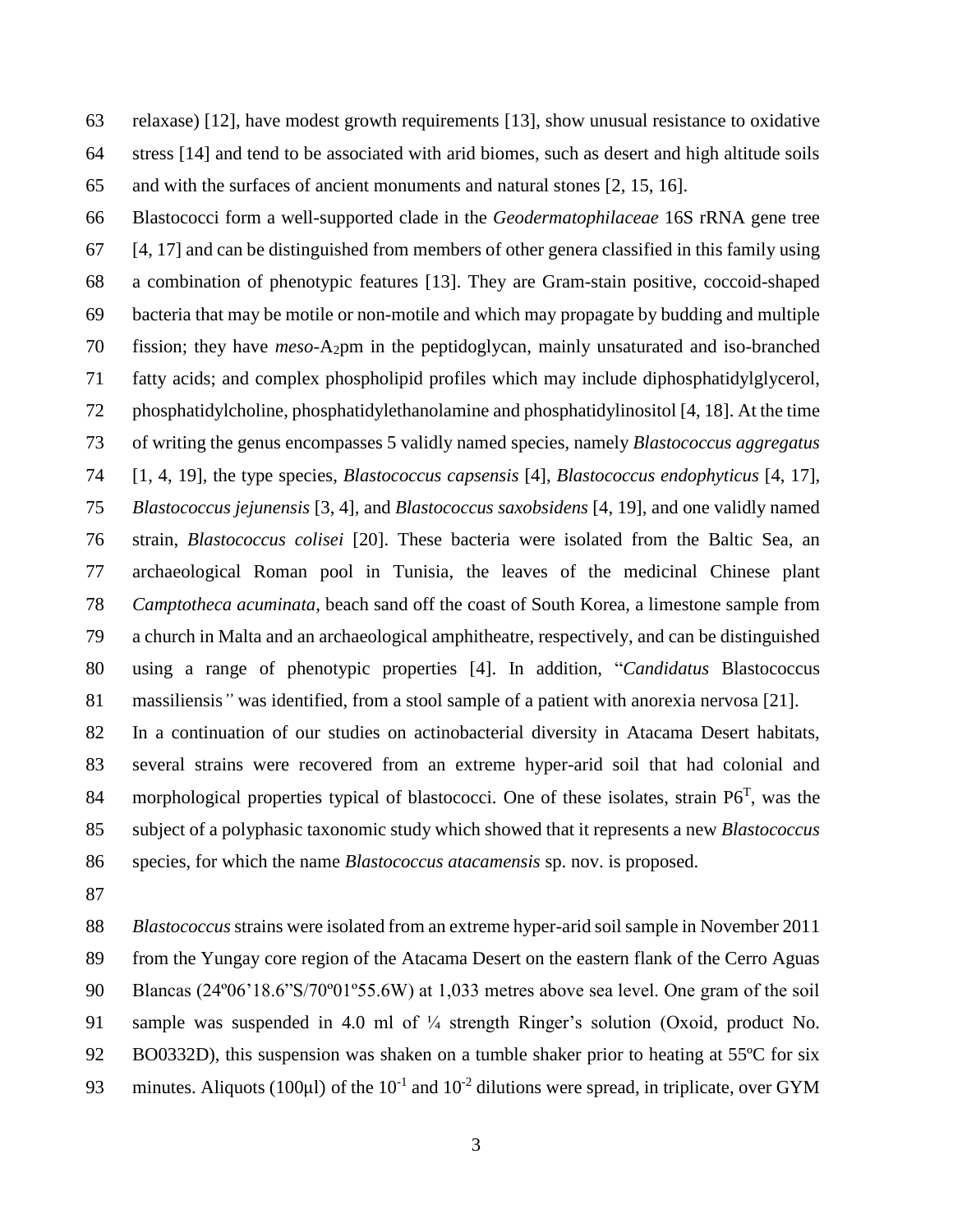*Streptomyces* (DSMZ medium No. 65) and *Geodermatophilus obscurus* media [22] supplemented with nalidixic acid ( $10\mu g \cdot ml^{-1}$ ), cycloheximide and nystatin (each at  $25\mu g \cdot ml^{-1}$  <sup> $1$ </sup>). The isolation plates were dried for 15 minutes at room temperature before incubation, as recommended by Vickers and Williams [23]. After incubation at 28ºC for 2 weeks, the presumptive *Blastococcus* isolates were counted and expressed as the number of colony forming units (cfu) per gram dry weight soil.

- Small numbers of strains growing on the isolation plates were assigned to the genus *Blastococcus* as they formed characteristic small, circular, reddish pink colonies with entire 102 margins; the highest count, 3.7 $\cdot$ 10<sup>3</sup> cfu/g dry weight soil, was recorded from the *G. obscurus*  medium plates and the corresponding number on the GYM *Streptomyces* medium plates was 104 2.7.10<sup>3</sup> cfu/g dry weight soil. A representative *Blastococcus* strain, isolate P6<sup>T</sup>, was taken from one of the GYM *Streptomyces* plates and along with the type strains of *Blastococcus* species was maintained on GYM slopes at room temperature and as suspensions of cells in 20%, v/v glycerol at -20ºC and -80ºC.
- The isolate was examined for motility and morphological properties using procedures described by Trujillo *et al.* [24]. Cultural features were recorded on modified Bennett's (DSMZ medium No. 894), GPHF (DSMZ medium No. 553), GYM *Streptomyces* (DSMZ medium No. 65), Luedemann's [6], potato dextrose (DSMZ medium No. 129), Reasoner's 2A (DSMZ medium No. 830) and from tryptone-yeast extract, yeast extract-malt extract, oatmeal, inorganic salts-starch, glycerol-asparagine, peptone-yeast extract-iron and tyrosine agar (International *Streptomyces* Project [ISP] media 1–7; [25]) plates following incubation at 28ºC for 3 weeks. The isolate was found to be a Gram-stain positive, non-motile actinobacterium that formed rods and coccoid shaped cells with evidence of budding (Fig. 117 1). Strain P6<sup>T</sup> was observed to grow well on GYM *Streptomyces*, GPHF, modified Bennett's, potato dextrose, Luedemann's, Reasoner's 2A and yeast extract-malt extract agar, as exemplified in Figure S1, but poorly on ISP media 1, 3 to 7, generally producing red-orange or yellowish pink pigments; diffusible pigments were not obvserved on any of these media. 121 Biomass for most of the chemotaxonomic analyses carried out on isolate  $P6<sup>T</sup>$  was harvested from 1,000 ml yeast extract-malt extract broth ISP medium 2 that had been shaken in 500 ml baffled Erlenmeyer flasks, each flask containing 200 ml of medium, at 180 revolutions per minute (rpm) at 28ºC for 2 weeks; the biomass was washed twice in distilled water and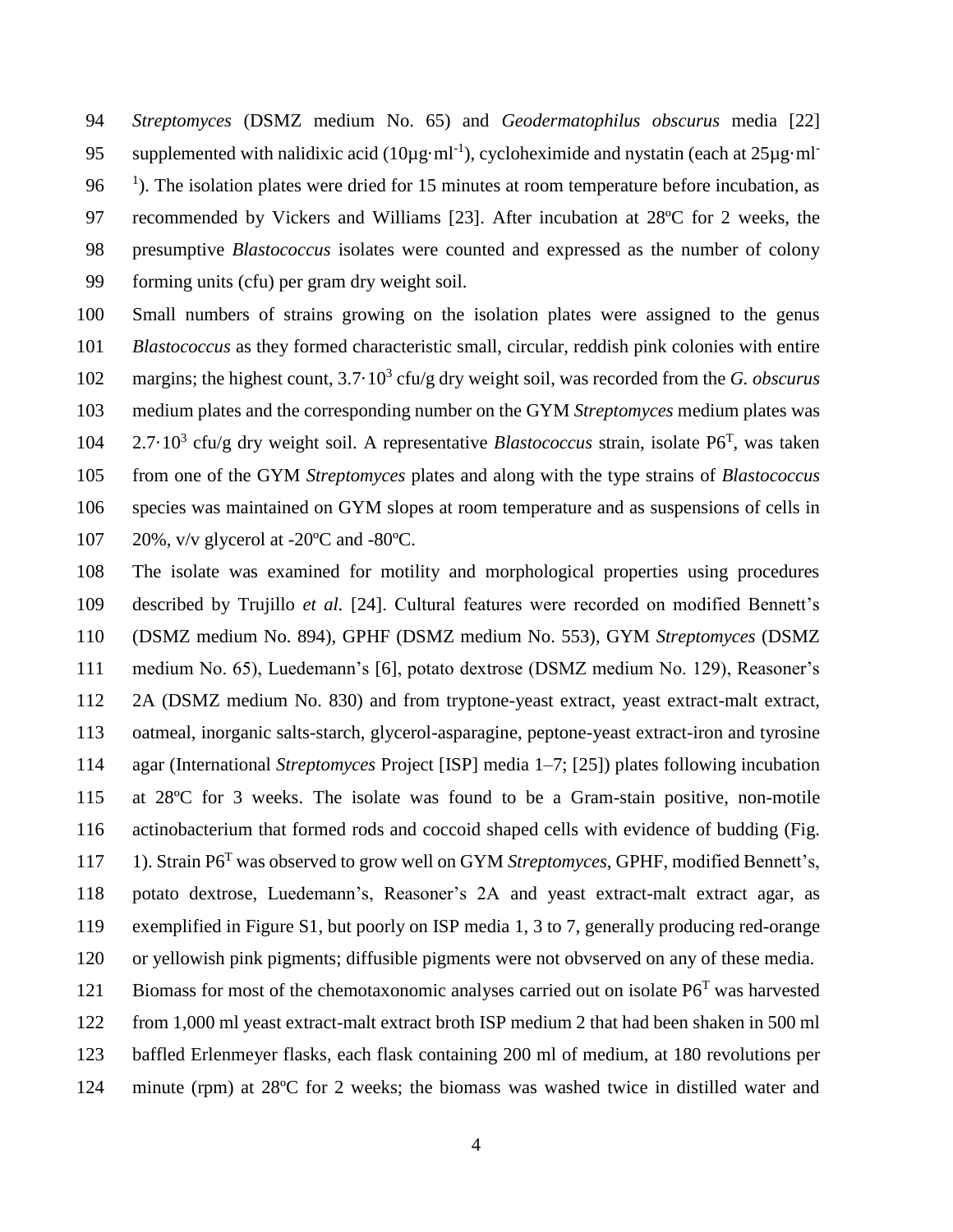freeze-dried. Biomass for the fatty acid analysis was prepared on PYGV agar (DSMZ medium No. 621), modified by the inclusion of 2 g of peptone instead of casein, 2 g of yeast extract and 10 ml of a 20% w/v glucose, after incubation at 20ºC for 16 days and washed twice in sterile distilled water.

129 Isolate P6<sup>T</sup> was examined for chemotaxonomic markers known to be of value in the systematics of microorganisms classified in the genus *Blastococcus* [4, 18]. Standard 131 chromatographic procedures were used to determine the isomers of  $A_2$ pm [26], isoprenoid quinones [27], whole-cell sugars [28] and polar lipids [29], as modified by Kroppenstedt and Goodfellow [30]. Isoprenoid quinones extracted from *Micromonospora luteifusca* GUI2<sup>T</sup> [31] were used as standards. In turn, fatty acids extracted from the isolate were methylated, analysed using the protocol of the Sherlock Microbial Identification (MIDI) system, version 5 [32] and the resultant peaks identified using the ACTIN 6 database.

137 In general, the chemotaxonomic properties of isolate  $P6<sup>T</sup>$  are consistent with its classification in the genus *Blastococcus* [4, 18, 20]. The organism contains *meso*-A2pm as the diagnostic diamino acid (Fig. S2); MK-9(H2) and MK-9(H4) as predominant isoprenologues in a 140 proportion of 3:2 (Fig. S3); iso-C<sub>16:0</sub> (38.9%), iso-C<sub>16:1</sub> H (17.7%), iso-C<sub>15:0</sub> (14.2%) and 9-141 methyl- $C_{16:0}$  (5.7%) as major fatty acids; a polar lipid profile that includes diphosphatidylglycerol, phosphatidylcholine, phosphatidylethanolamine, phosphatidylglycerol and phosphatidylinositol (Fig. S4) and galactose and glucose as major

sugars with a lesser proportion of ribose and traces of arabinose and xylose (Fig. S5).

 Genomic DNA for 16S rRNA gene sequencing was extracted from 25 ml ISP 2 broth incubated at 28°C, shaken at 180 rpm for 10 days; 5 ml of the fully grown culture were used for genomic DNA extraction, following the protocol used by Kieser *et al.* [33] though in this case incubation with protease K was conducted at 60ºC until the solution became clear (~1.5h); the quality of the isolated genomic DNA was checked in a 1%, w/v agarose gel run at 70V for 1.5h. PCR-mediated amplification of the 16S rRNA gene was performed in a final volume of 25 µl using the standard primers 27F and 1525r [34], 100 ng of genomic DNA and MyFi™ Mix (Bioline, UK), following the manufacturer's instructions; the PCR conditions were 5min at 95°C followed by 30 cycles of 30sec at 95°C, 30sec at 55°C and 23sec at 72°C. Two µl of the resulting PCR mixture was passed through a 1%, w/v agarose gel from which a single band of the expected size (about 1,500 bp) was visualised. The rest of the PCR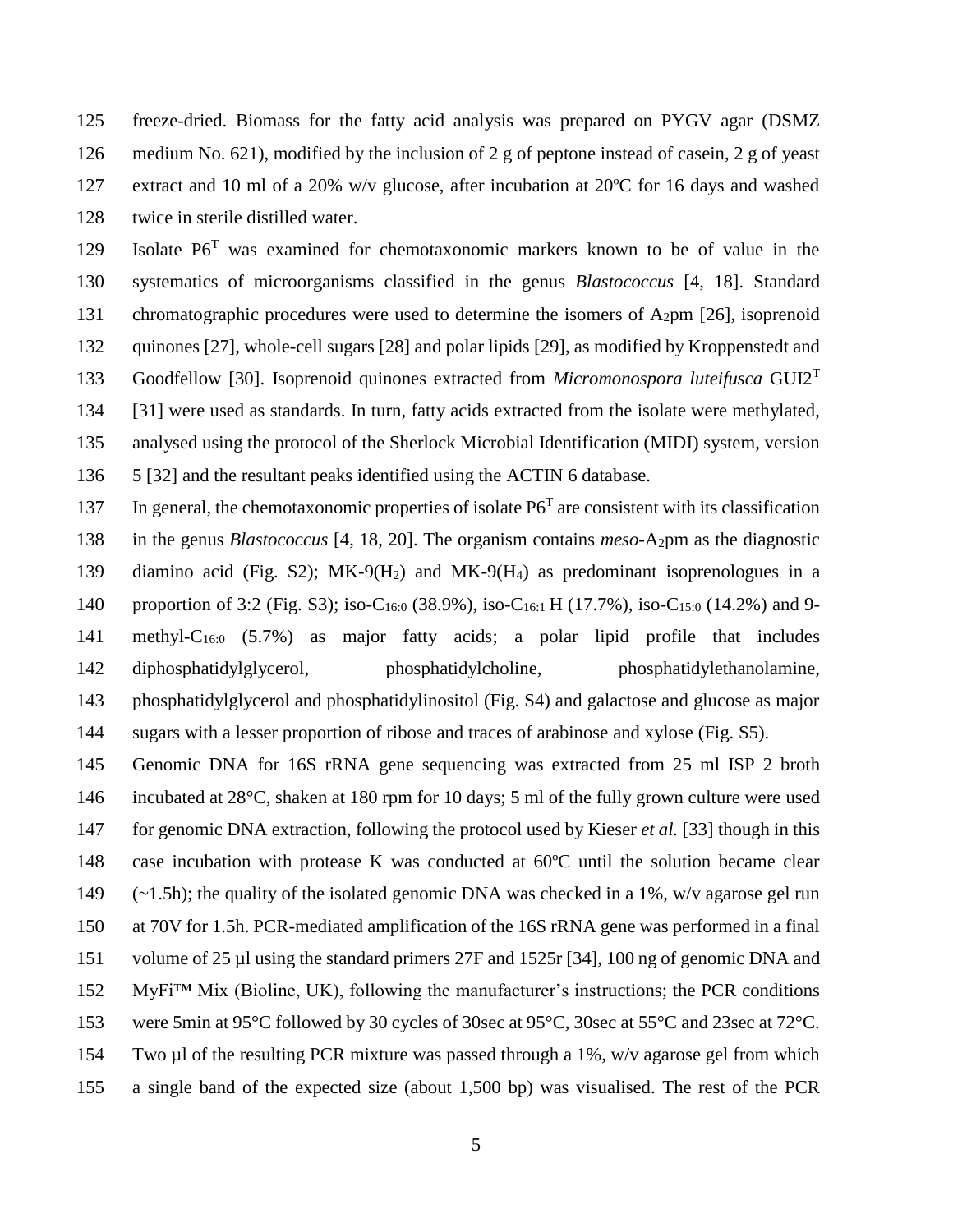mixture was cleaned with exonuclease I and shrimp alkaline phosphatase (NEB, UK; #E2622S) and sent to Geneius (Cramlington, UK) for sequencing, using a BigDye® terminator v3.1 cycle sequencing kit (Thermo Fisher Scientific Inc.) on an ABI sequencer model 3730xl; the sequence was assembled using Pregap4 and Gap4 from Staden Package version 2.0.0b9 [35].

162 The fragment of the 16S rRNA gene sequence of isolate  $P6<sup>T</sup>$  (1,340 bp) was compared with corresponding 16S rRNA gene sequences of the type strains of the *Blastococcus* species, the sequence of "*Candidatus* B. massiliensis" AP3 and those of *Cumulibacter manganitolerans*  165 DSM 103787<sup>T</sup>, G. *obscurus* DSM 43160<sup>T</sup>, '*Klenkia marina'* DSM 45722<sup>T</sup> and 166 Modestobacter multiseptatus DSM 44406<sup>T</sup> all of which were retrieved from the EzBioCloud server (http://www.ezbiocloud.net/; [36]). Alignment of the nucleotide sequences was achieved with MUSCLE [37]. Phylogenetic trees were inferred with the MEGA7 suite of programs version 7.0 [38] using the NJ [39], ML [40] and MP algorithms [41] with 1,000 bootstrap repetitions [42]; evolutionary distances were calculated with the Kimura 2- parameters model [43]. Sequence similarity values were calculated based on the alignment generated with MUSCLE [37], using PHYDIT software version 3.0. In addition, pairwise sequence similarities and phylogenetic reconstruction were performed using the method recommended by Meier-Kolthoff *et al.* [44] and the GGDC web server [45] available at http://ggdc.dsmz.de/phylogeny-service.php# and the Genome-to-Genome Distance Calculator (GGDC; [44]) to validate the results obtained using the MEGA7 software. The 177 resultant trees were rooted with *G. obscurus* DSM 43160<sup>T</sup>, *K. marina* YIM M1315 and *M.* 178 multiseptatus DSM 44406<sup>T</sup> using FigTree version 1.4.2 (http://tree.bio.ed.ac.uk/software/figtree/). All of the Figures were edited in Inkscape version 0.9 [\(https://inkscape.org/en/download/\)](https://inkscape.org/en/download/).

181 Strain P6<sup>T</sup> was found to form a well-supported subclade in the *Blastococcus* 16S rRNA gene tree together with the type strains of *B. capsensis* and *B. saxobsidens* (Fig. 2). It is most closely related to type strain of the *B. saxobsidens* sharing a 16S rRNA gene similarity of 99.5%, a value that corresponds to 7 nucleotide (nt) differences at 1,339 locations. The 185 corresponding 16S rRNA gene sequence similarity value between P6<sup>T</sup> and *B. capsensis* BMG 186 804<sup>T</sup> was 99.1%, which equates to 10 nt differences at 1,241 sites. The 16S rRNA gene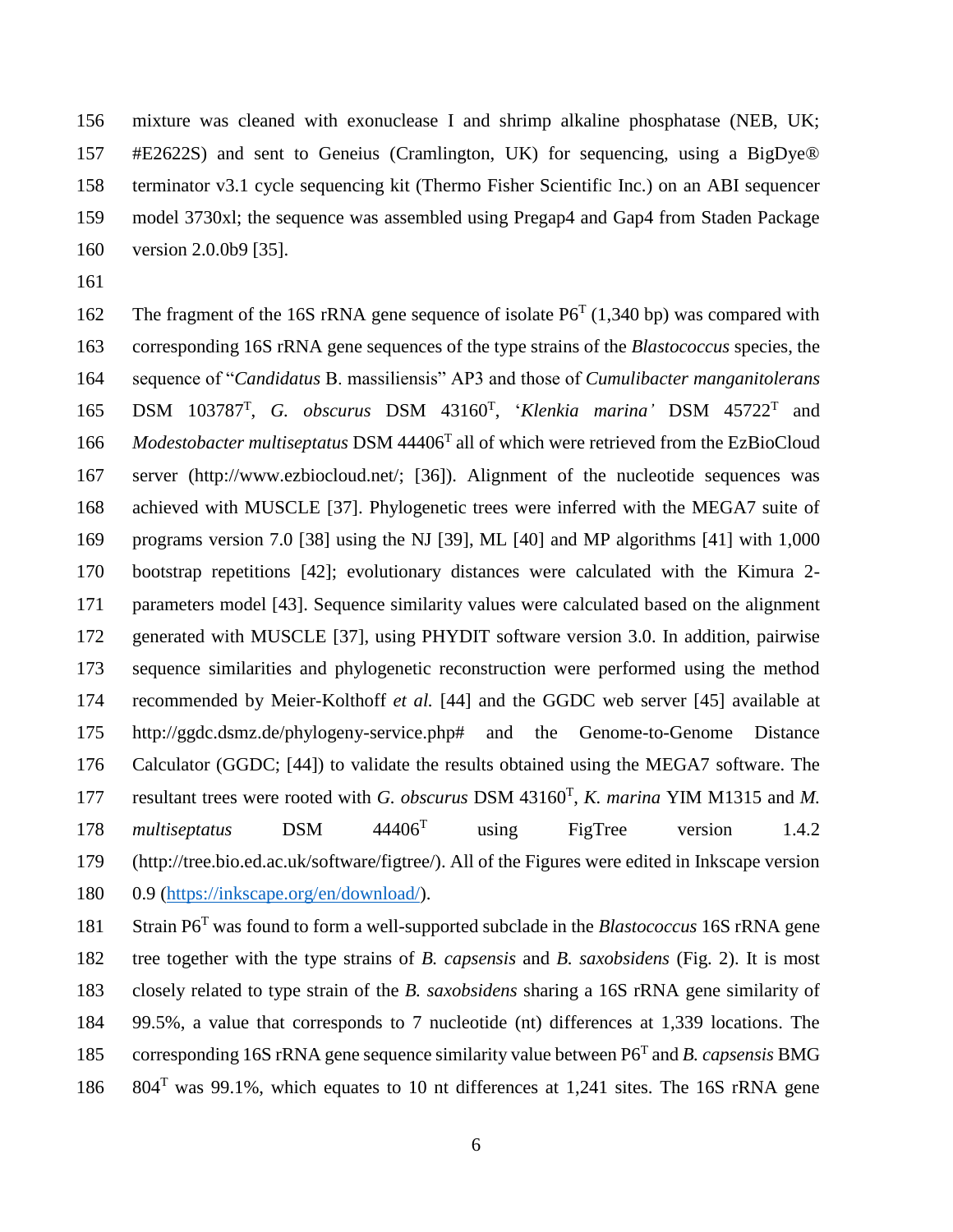187 sequence similarities between strain P6<sup>T</sup> and the other *Blastococcus* type strains fell within the range 97.7 and 98.1%, values corresponding to between 26 and 31 nt differences. The same pairwise similarity values were recorded between the isolate and the type strains of *B. capsensis* and *B. saxobsidens* using the GGDC server.

191 Isolate P6<sup>T</sup> and *B. saxobsidens* DSM 44509<sup>T</sup> were examined for a broad range of phenotypic properties. Enzyme profiles were determined using API ZYM strips (BioMérieux) by following the manufacturer's instructions, while GEN III microplates (Biolog Inc., Hayward, CA, USA) were used to test for the ability of the strains to oxidise carbon and nitrogen sources and to determine resistance to inhibitory compounds using inoculating fluid (IF-C, Biolog Inc.) and a cell density of 86% transmittance in an OmniLog instrument (Biolog Inc.) set at 28ºC. Data from the triplicated cultures recorded in Phenotypic Mode from the GENIII microplates were analysed using opm package 1.0.6 [46] for R [47], using R studio [48]. Many of the remaining tests were carried out using ISP 2 agar [25] as the basal medium. The strains were examined for their ability to grow at a range of pH values (pH 5–10 at single unit intervals; pH was adjusted by adding drops of either 1N NaOH or 1N HCl as described by Montero-Calasanz *et al.* [49]) and temperatures (4, 10, 20, 28, 37, 40, 45 and 50ºC) and in the presence of various concentrations of sodium chloride (1.0, 1.5, 3.0, 5.0, 7.0, 15.0 and 20%, w/v). Apart from the temperature tests these features were recorded after incubation at 28ºC. Results of all of these tests were recorded after incubation for 3 weeks. The ISP 2 medium was also used to test the capacity of the strains to degrade casein (1%), cellulose (1%), elastin (0.3%), guanine (0.5%), hypoxanthine (0.4%), L-tyrosine (0.4%), uric acid (0.5%) and xanthine (0.4%), their ability to degrade tributyrin was determined using tributyrin agar (Sigma-Aldrich). Results of all of these tests were recorded after incubation at 28ºC for 14 days. Aesculin (0.1%) and arbutin (0.1%) hydrolysis was established using the media and methods described by Williams *et al.* [50], the hydrolysis of urea (0.2%, w/v) after Christensen [51] and nitrate reduction following Schaal *et al.* [52]. Catalase production was detected by the formation of bubbles after mixing a fresh drop of 3% hydrogen peroxide to 214 fresh growth of the cultures on glass slides. Oxidase activity was determined in a 1%,  $w/v$  solution of *N-N-N'-N'-*tetramethyl-1,4-phenlydiamine (Sigma-Aldrich) and the development of a blue purple colour was recorded as a positive result [53]. The degradation and tolerance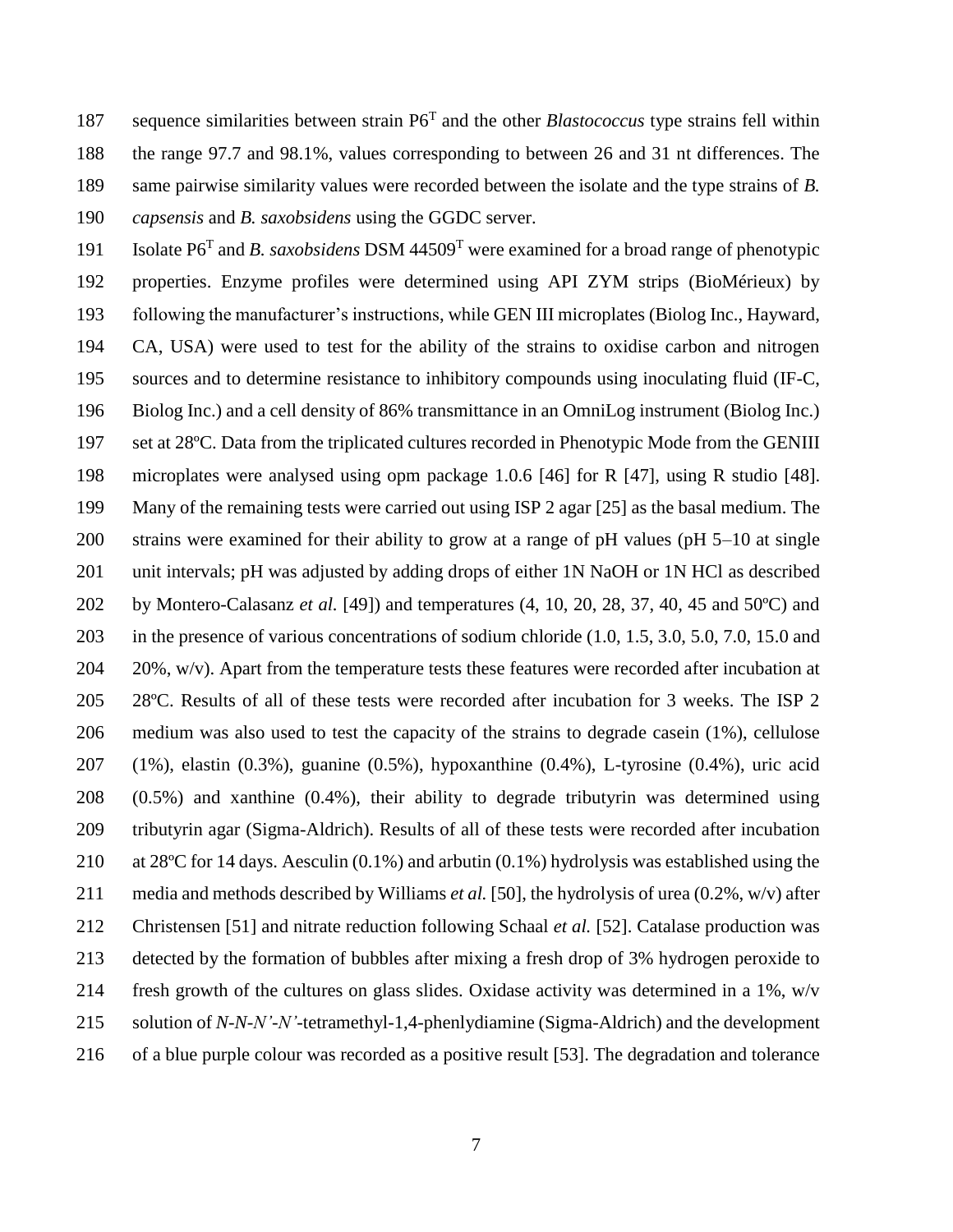tests were carried out in triplicate using a cell suspension equivalent to 5.0 on the McFarland

scale [54].

The triplicated tests on isolate  $P6<sup>T</sup>$  and *B. saxobsidens* DSM 44509<sup>T</sup> gave identical results for 220 all of the phenotypic tests, apart from the ability of isolate  $P6<sup>T</sup>$  to degrade arbutin.

221 The phenotypic properties of isolate  $P6^T$  and *B. saxobsidens* DSM 44509<sup>T</sup> strains were compared with those of the other type strains of *Blastococcus* species, which had mainly been examined using the same procedures, as exemplified by the API, GENIII microplate, tolerance and catalase tests [4, 20]. It can be seen from Table 1 that the isolate can be distinguished from all of the *Blastococcus* type strains, including *B. capsensis* DSM 46835<sup>T</sup> 226 and *B. saxobsidens* DSM  $44509<sup>T</sup>$ , its nearest phylogenetic neighbours, using a combination of phenotypic features. It can be distinguished from each of these organisms by its ability to grow at 10 and 45°C, to reduce nitrate to nitrite and use dextrin, α-*keto*-butyric acid and D- malic acid, and by its inability to use glucuronamide and D-saccharic acid as sole carbon sources. It can also be separated from the *B. saxobsidens* type strain by its capacity to oxidise pectin and D-salicin. It is also evident from Table 1 that several chemotaxonomic features 232 support the separation of isolate  $P6<sup>T</sup>$  from the type strains of *Blastococcus* species. Isolate  $P6<sup>T</sup>$  and *B. saxobsidens* DSM 44509<sup>T</sup> were also found to share many phenotypic features: they produce acid and alkaline phosphatases, α-chymotrypsin, cysteine arylamidase, esterase (C4), esterase lipase (C8), α-glucosidase, naphthol-AS-B1-phospohydrolase and valine 236 arylamidase; degraded aesculin, tributyrin and starch; but do not produce lipase (C14),  $\alpha$ - mannosidase, or α-fucosidase or hydrolyse allantoin and urea, or degrade casein, cellulose, elastin, guanine, hypoxanthine, L-tyrosine, uric acid, or xanthine*.* In addition, they can utilise α- and β-hydroxy-butyric acid, D-cellobiose, D-fucose, β-gentiobiose, D-gluconic acid, α-D- lactose, D-salicin, sucrose and D-turanose but not L-alanine, D-arabitol, D-aspartic acid, glycyl-proline, gelatin, mucic acid or *p*-hydroxy-phenylacetic acid.

242 Biomass for sequencing the whole-genome of isolate  $P6<sup>T</sup>$  was prepared in a 1.5 ml of brain- heart infusion broth at 28°C in a shaking incubator (180 rpm) for 2 days. Genomic DNA of strains was extracted using the QIAamp DNA extraction kit (Qiagen, USA) according to the manufacturer's instructions. The purity and concentration of the extracted genomic DNA were measured using the Nanodrop spectrophotometer (NanoDrop Technologies, UK). Genome sequencing was performed on an Illumina MiSeq instrument (Illumina); the reads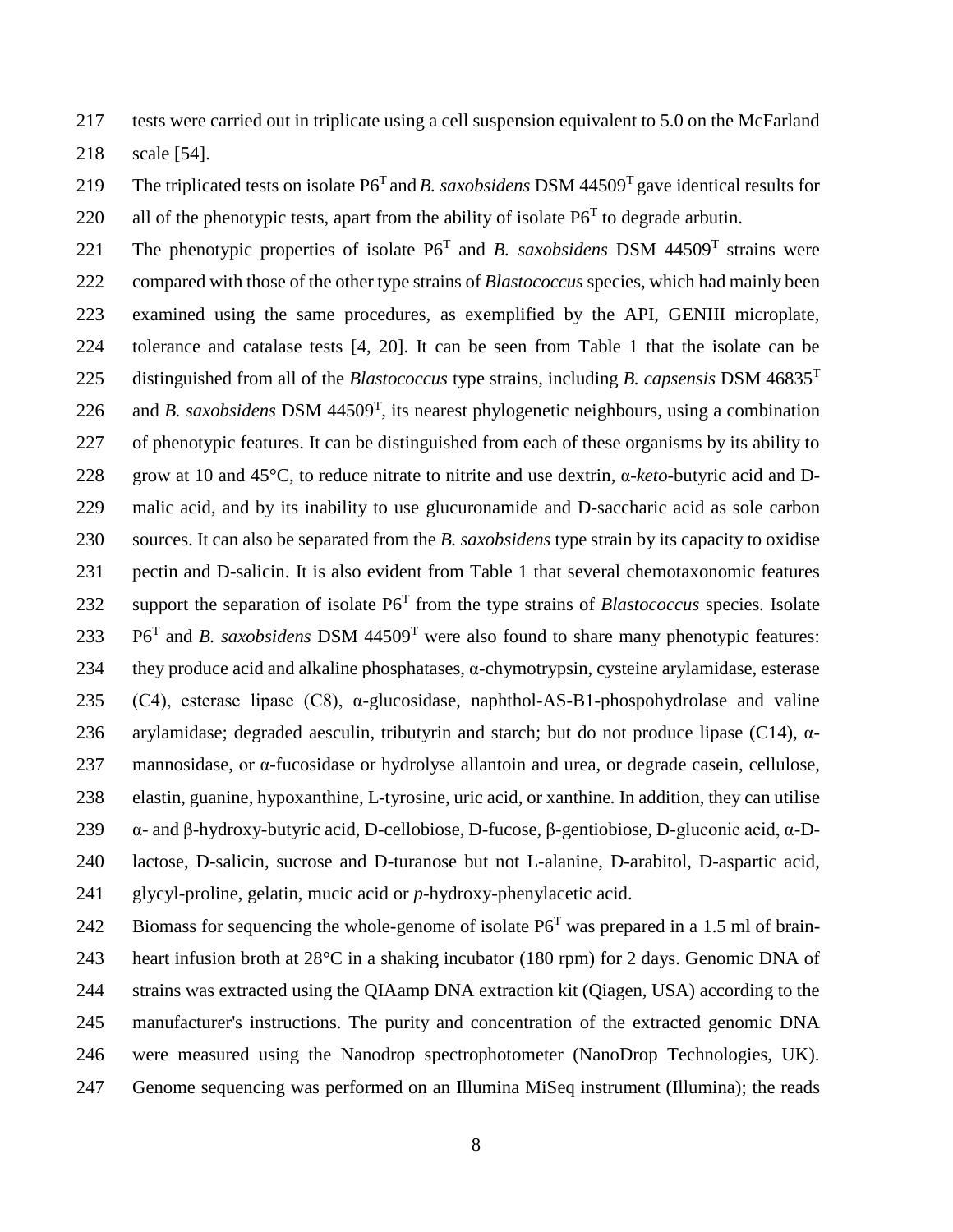were assembled by using SPAdes 3.9.0 [55] and contigs smaller than 1,000 bp in size were discarded. The draft assemblies have been submitted to the GenBank (accession numbers: POQU00000000 and POQT00000000) and is publicly available.

 The genomes were annotated using the RAST annotation pipeline [56] and a sequenced based comparison performed in the SEED Viewer [56, 57]. A digital DNA:DNA hybridisation 253 (dDDH) value was calculated between the genomes of strain  $P6<sup>T</sup>$  and *B. saxobsidens* DSM  $44509<sup>T</sup>$  using the GGDC server [45]. BLAST-based ANI and AAI between the strains were calculated using the online resource from the K. Konstantinidis group [\(http://enve-](http://enve-omics.ce.gatech.edu/)

[omics.ce.gatech.edu/;](http://enve-omics.ce.gatech.edu/) [58]).

257 The draft genomes of strain P6<sup>T</sup> and *B. saxobsidens* DSM 44509<sup>T</sup>, contained 3,778 and 4,348 open reading frames, respectively, and were 3.9 Mb and 4.5 Mb in size with average *in silico*  DNA G+C contents of 73.1 and 74.3 mol%. The dDDH value between the genome of the two strains was 27.8% (C. I. 25.4-30.3%), which is well below the 70% threshold used to confirm the species status of novel strains [59]. The corresponding ANI and AAI indices were 84.6± 4.5 and 83.0± 13.0, values below the threshold used for prokaryotic species delineation [58, 60, 61].

264 The draft genomes of isolates  $P6<sup>T</sup>$  and *B. saxobsidens* DSM 44509<sup>T</sup> were examined using the antiSMASH server [62] to detect putative biosynthetic gene clusters. The genome of isolate P6<sup>T</sup> was found to encode for a T3PKS and corresponding residues that make up the catalytic triad found in RppA, a T3PKS involved in the biosynthesis of pentaketide 1,3,6,8- 268 tetrahydroxnaphthalene in *Streptomyces griseus* [63, 64]. The T3PKS of isolate P6<sup>T</sup> showed 94% sequence identity with a corresponding sequence detected in the genome of the *B. saxobsidens* strain and 83% identity with a putative T3PKS encoded in the genome of *G. obscurus* DSM 43160<sup>T</sup> (Gobs\_4821; UniProt [65], accession number: D2S5V1). The gene 272 that encodes for the T3PKS of isolate  $P6<sup>T</sup>$  was surrounded by other biosynthetic genes, such as one encoding for a methyltransferase and others encoding regulatory and transport proteins, thereby suggesting the presence of a biosynthetic gene cluster though the functionality and product generated by this putative biocluster has still to be established. The 276 genomes of isolate  $P6^T$  and the *B. saxobsidens* strain were also found to harbour genes encoding for polyprenyl synthetase and phytoene synthase, enzymes involved in the biosynthesis of terpenoid compounds [66, 67]. The genome of the *B. saxobsidens* strain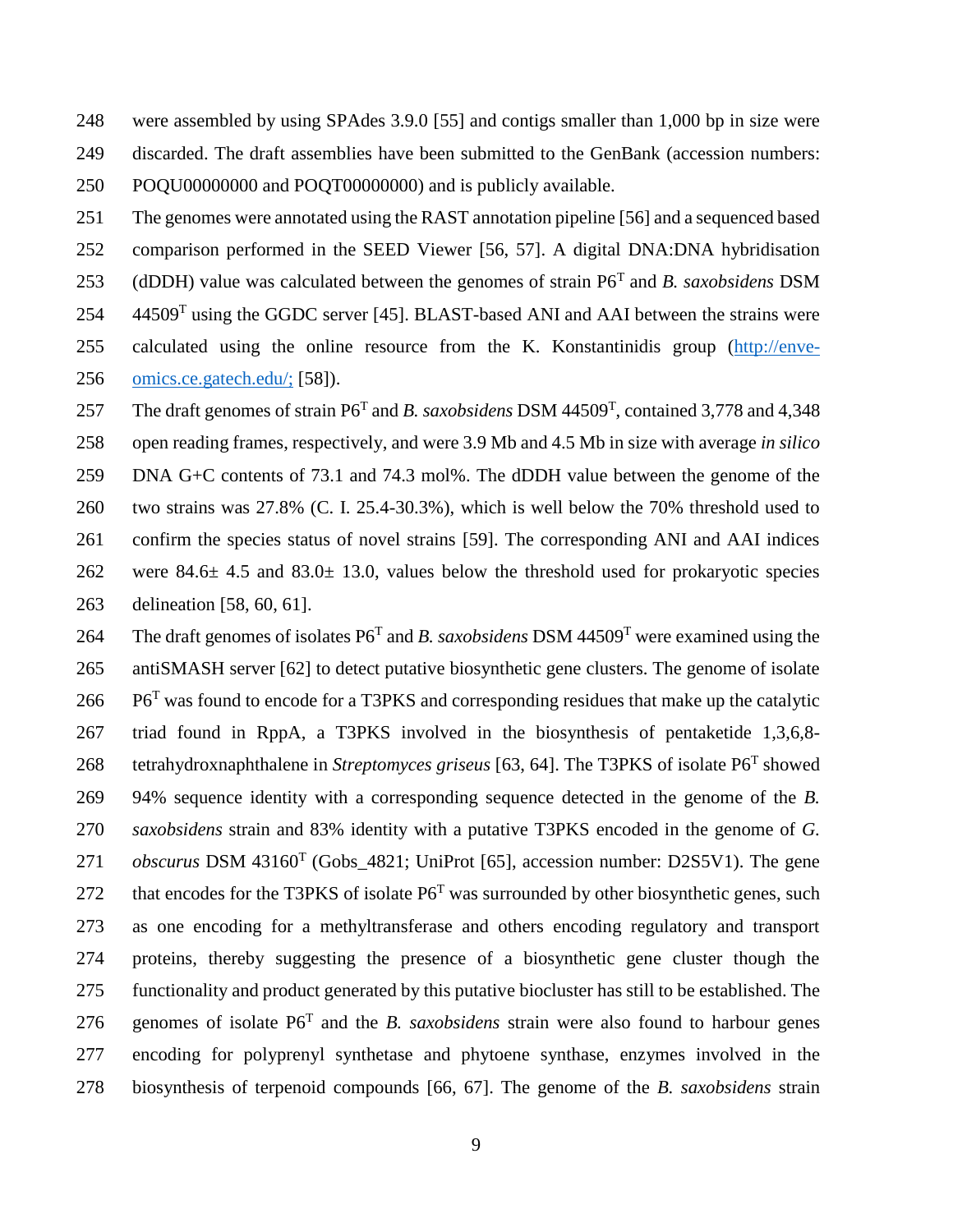contains two genes that encode for proteins that contain the IucA/IucC domain (Pfam [68] accession: pfam04183) which is involved in the biosynthesis of siderophore compounds [69]. 281 The genome of the type strain of *Modestobacter caceserii* which, like P6<sup>T</sup>, was isolated from an extreme hyper-arid soil sample collected from the Yungay core region of the Atacama Desert, contained a siderophore gene cluster predicted to encode for deferoxamine; the genome of this organism also contained gene clusters encoding for type II and III polyketides and terpenes [70]. These preliminary datasets suggest that the genomes of *Geodermatophilaceae* strains have the capacity to produce specialised metabolites such as polyketides and siderophores. However, antiSMASH does not necessarily detect all of the gene clusters in genomes, as exemplified by the failure to identify the hygromycin A gene 289 cluster in *Streptomyces leewenhoekii* C34<sup>T</sup> [71], moreover an improved genome assembly is required for a more precise interpretation of predicted biosynthesis gene clusters in the 291 genome of isolate  $P6^T$ .

293 A comparison of the genomes of isolate  $P6^T$  and *B. saxobsidens* DSM 44509<sup>T</sup> showed that the genome of the former contains 474 genes that are absent from the genome of the latter, including those involved in stress responses (2 copies of *terA* and 3 copies of *terD* genes; P6- peg 850-P6-peg 855) [72]. In contrast, the genome of the *B. saxobsidens* strain harbours 297 2,848 genes that are absent from isolate  $P6<sup>T</sup>$  (data not shown); these genes include multiple copies of the *tetA*, *tetB*, and *tetC* genes that are involved in tricarboxylate/citrate transport. However, most of the unique genes (54-66%) found in the genomes of these strains encode for hypothetical proteins.

301 The genomes of isolate  $P6^T$  and the *B. saxobsidens* DSM 44509<sup>T</sup> contained 119 and 147 genes, respectively that are associated with stress responses (Table S1). Each of the strains contained two genes involved in carbon starvation, one encoding for carbon starvation protein A and the other for a carbon storage regulatory protein indicating that they are adapted to life in low carbon environments [73-75]. Similarly, four genes belonging to the CspA family associated with responses to cold-shock [76], 13 genes of the *dnaK* gene cluster that respond to heat shock [77] and seven genes associated with the biosynthesis, uptake and utilisation of trehalose, which are considered to help in responses to heat and desiccation stress [78], are conserved in each of the strains. The genomes of the strains also contain genes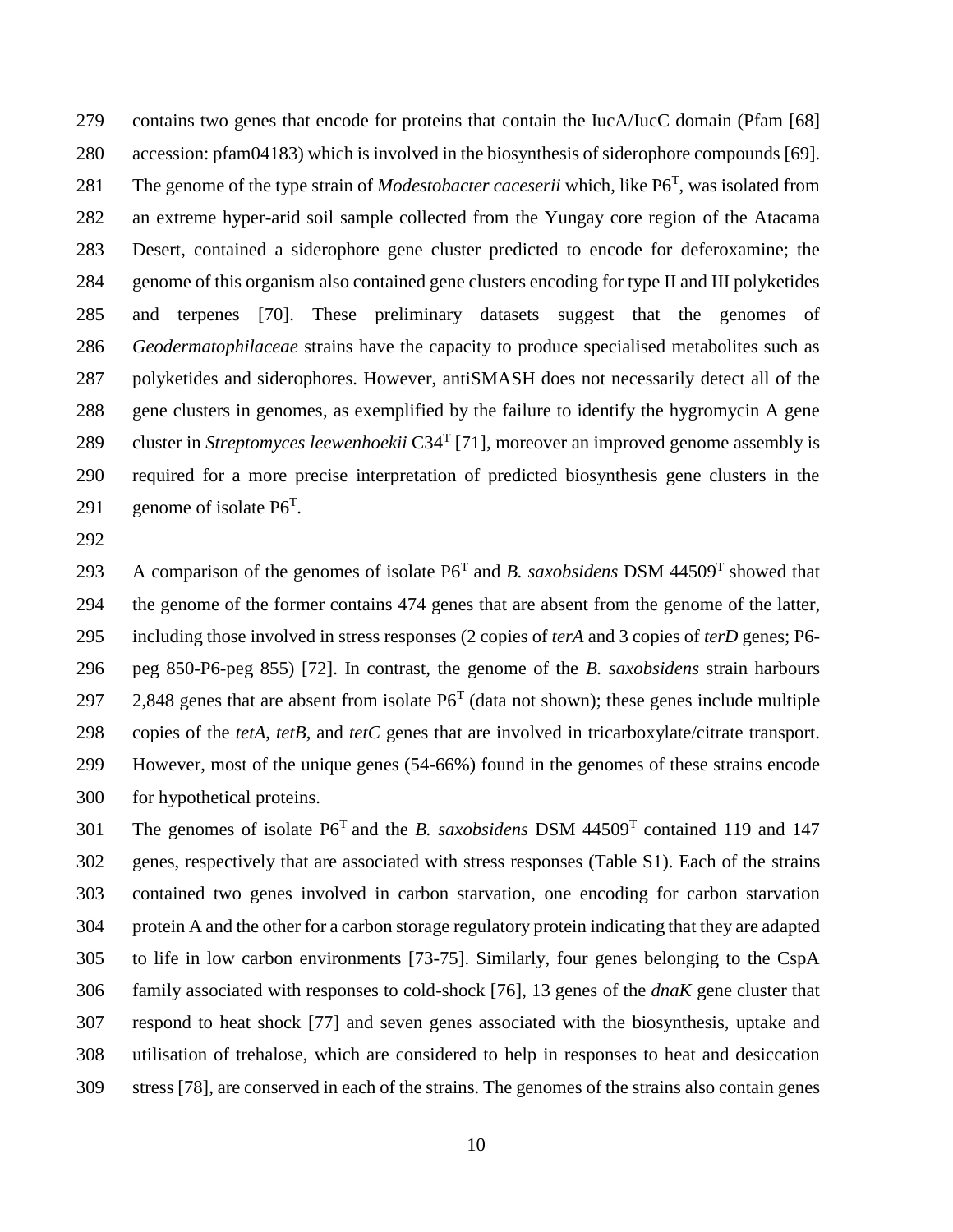belonging to the *uvrABC* DNA repair system that assists in UV resistance [79], as well as Rec proteins (RecA, RecX and those involved in the RecBCD and RecFOR pathways) that 312 are responsible for stabilising genomes [80]. The  $P6<sup>T</sup>$  genome contains a *coxGMLS* gene cluster and a *coxD* gene, whereas the *B. saxobsidens* strain has five copies of the *coxM* gene and two copies of the *coxS* gene, though the gene encoding for the *coxG* protein is absent; *cox* genes code for the utilisation of carbon monoxide, thereby indicating that these organisms may have a chemolithoautotrophic lifestyle [81].

 The proteins involved in responses to oxidative stress are, with minor exceptions, conserved 318 in the genomes of isolate  $P6^T$  and *B. saxobsidens* DSM 44509<sup>T</sup> (Table S1). The  $P6^T$  genome contains eight genes involved in responses to osmotic stress, notably choline dehydrogenase, and ABC transporter proteins for betaine, glycine and L-proline uptake and a high affinity choline uptake protein (*betT*) [82, 83]. In turn, only the *B. saxobsidens* strain has a *sox* gene cluster encoding the subunit of sarcosine oxidase, along with additional copies of *betT* and transport proteins. Sarcosine oxidase is associated with responses to osmotic stress [84, 85]. 

 It is clear from the chemotaxonomic, genomic, morphological and phylogenetic data that isolate P6<sup>T</sup> is a *bona fide* member of the genus *Blastococcus*. It can be distinguished from the type strains of *Blastococcus* species using a broad range of phenotypic features and from *B. saxobsidens* BC448<sup>T</sup>, its close phylogenetic relative, by low ANI and AAI indices and by a low *in silico* DNA:DNA pairing value. It can be concluded that the isolate should be recognised as a new *Blastococcus* species, for which we propose the name *Blastococcus atacamensis* sp. nov.

 This is the first description of a novel *Blastococcus* species from the Atacama Desert though there are grounds for believing that others will follow [86], especially since culture- independent studies show that blastococci are part of the core microbiome of hyper- and extreme hyper-arid soils of the desert landscape [87]. It is also interesting that the genomes 337 of *B. atacamensis* P6<sup>T</sup> and *M. caceserii* KNN 45-2b [70], another isolate from the Yungay core region, contain genes or gene clusters associated with an ability to cope with low levels of carbon [73-75], osmotic stress [82], high UV radiation [79] and heat tolerance and desiccation (biosynthesis and uptake of trehalose; [78]). The genomes of these strains also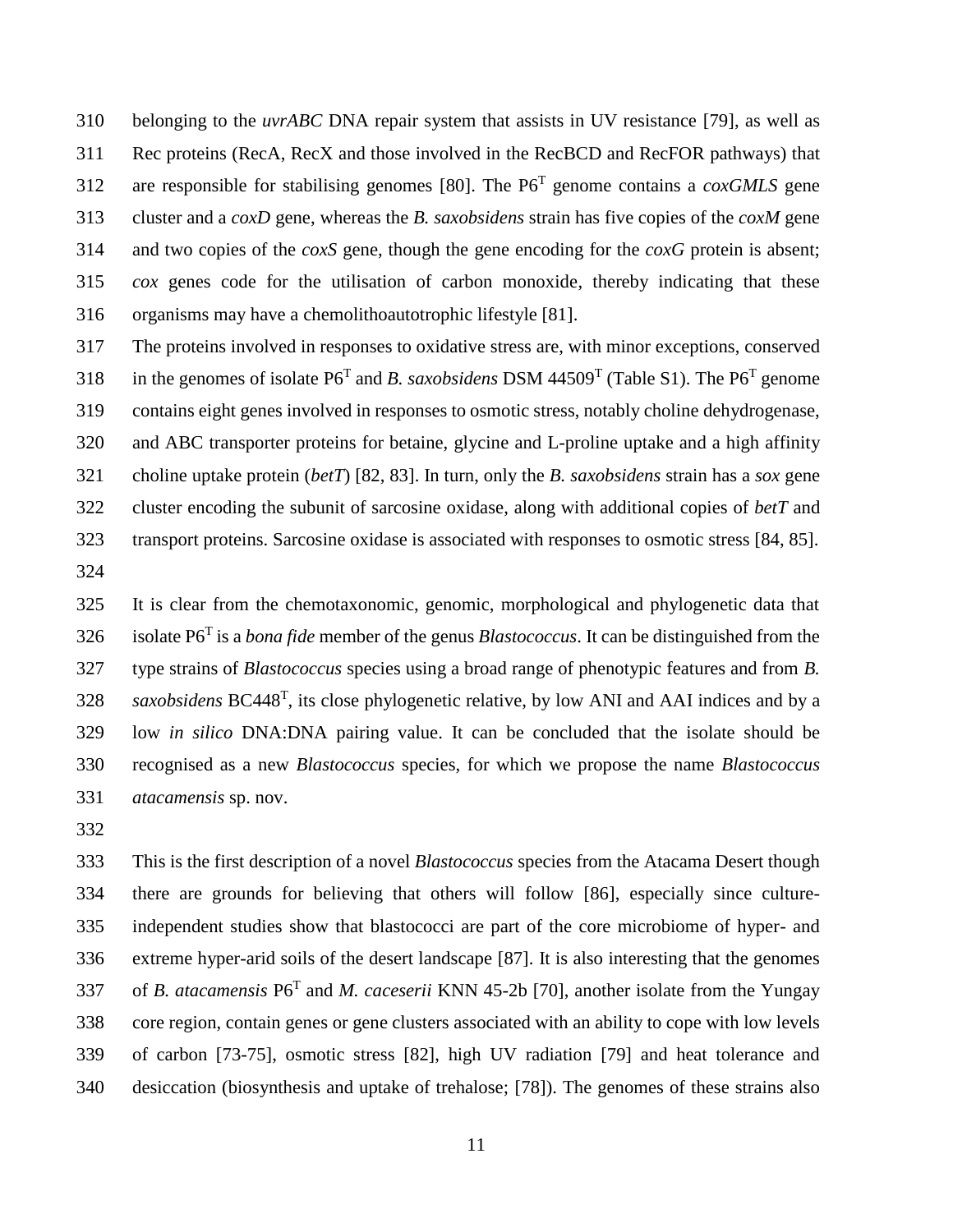contain multiple *cox* genes suggesting that *Geodermatophilaceae* strains from the Atacama may be able to use carbon monoxide as a carbon and energy source, an observation in line with the suggestion that facultatively chemoautotrophic bacteria may sustain microbial communities in the nutrient impoverished high altitude Atacama Desert soils [88, 89]. Biological adaptations such as these may account for the presence of blastococci in habitats characterised by scarcity of available water, low nutrient availability and extremes of temperature and UV radiation levels [2, 14].

#### **Description of** *Blastococcus atacamensis* **sp. nov.**

 *Blastococcus atacamensis* (a.ta.cam.en'sis. N.L. masc. adj. *atacamensis*; belonging to the Atacama Desert, the source of the isolate).

 Gram-stain positive, oxidase-negative actinobacterium which forms non-motile, rod-and coccoid-elements with evidence of budding. Round orange colonies with entire margins are 355 formed on yeast extract-malt extract agar. Grows from  $10-45^{\circ}$ C, optimally ~35 $^{\circ}$ C, from pH 356 6–12, optimally  $\neg$ pH 7.0 and in the presence of 3%, w/v sodium chloride. Degrades starch and tributyrin but not guanine. Arbutin is hydrolysed. Utilises L-glutamic acid (amino acid), D-glucose, glycerol, α-methyl-D-glucoside, *N*-acetyl-D-glucosamine (sugars), acetic acid, acetoacetic acid, γ-amino-*n*-butyric acid, α- and β-hydroxybutyric acid, α-*keto*butyric acid, D-gluconic acid, α-*keto*glutaric acid, D-malic acid and propionic acid (organic acids), but not D-mannose, D-melibiose, *N*-acetyl-neuraminic acid or L-rhamnose (sugars) or butyric acid, mucic acid, D-saccharic acid, α-hydroxyphenylacetic acid or bromosuccinic acid (organic acids); is resistant to aztreonam (antibiotic), lithium chloride and potassium tellurite (heavy metals) and Tween 40 (surfactant) but is sensitive to fusidic acid, lincomycin, minocycline, rifamycin SV, troleandomycin and vancomycin (antibiotics), guanidine HCl (chaotropic agent), tetrazolium blue and tetrazolium violet (redox indicators), sodium bromide, sodium formate and sodium lactate (salts) and niaproof (surfactant) (GENIII microplates). Additional phenotypic features are cited either in the text or in Table 1. The predominant fatty acids are 369 iso-C<sub>16:0</sub>, iso-C<sub>16:1</sub> H, iso-C<sub>15:0</sub> and 9-methyl-C<sub>16:0</sub>; the major sugars are galactose, glucose and ribose; the polar lipid profile contains diphosphatidylglycerol, phosphatidylcholine, phosphatidylethanolamine, phosphatidylglycerol and phosphatidylinositol, an unidentified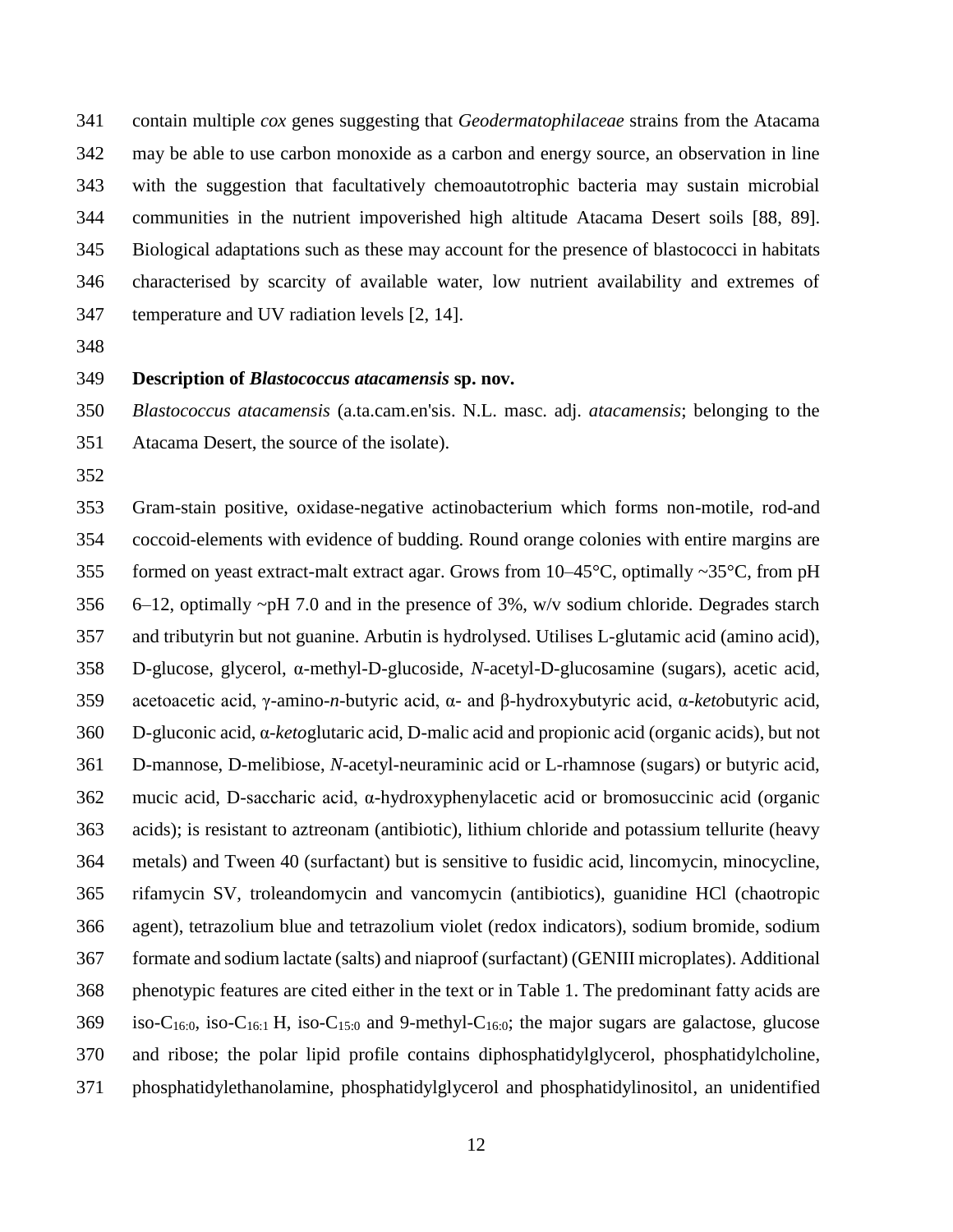- lipid and an unidentified phosphoglycolipid. Additional chemotaxonomic properties are
- typical of the genus. The *in silico* DNA G+C content of the type strain is 73.1 mol%. The
- 374 type strain,  $P6^T$  (=NCIMB 15090<sup>T</sup> = NRRL B-65468<sup>T</sup>) was isolated from an extreme hyper-
- arid soil sample from the Yungay core region of the Atacama Desert.
- 

#### **Acknowledgements**

- ATB and JAA thank the Royal Society for IJP grant 100654, BA, JAA, ATB, JFC and MG
- are grateful for support from the UK Newton Project for UK-Chile collaboration (grant JIC
- CA586), BA, JAA and JFC are indebted to the Programme of CONICYT (Chile) for funding
- of the Centre for Biotechnology and Bioengineering, CeBiB (project FB0001), IN for a
- postdoctoral fellowship from Newcastle University, TR for a scholarship from the Indonesian
- Government, MET for a grant from the Ministerio de Economía y Competitividad (CGL-
- 52735-P) and ATB and MG for Emeritus Fellowships from the Leverhulme Trust.
- 
- Funding information
- This research was supported by Newcastle University in collaboration with Centre for
- Biotechnology and Bioengineering, CeBiB, Santiago, Chile.
- Conflicts of interest
- The authors declare that they do not have any conflict of interest.
- Ethical statement
- The authors have not carried out any studies involving human participants or animals.
- **References**
- 1. **Ahrens R, Moll G**. Ein neues knospendes Bakterium aus der Ostsee. *Archiv für Mikrobiologie* 1970;70(3):243-265.
- 2. **Urzì C, Brusetti L, Salamone P, Sorlini C, Stackebrandt E** *et al.* Biodiversity of *Geodermatophilaceae* isolated from altered stones and monuments in the Mediterranean basin. *Environ Microbiol* 2001;3(7):471-479.
- 3. **Lee SD**. *Blastococcus jejuensis* sp. nov., an actinomycete from beach sediment, and emended description of the genus *Blastococcus* Ahrens and Moll 1970. *Int J Syst Evol Microbiol* 2006;56(Pt 10):2391-2396.
- 4. **Hezbri K, Louati M, Nouioui I, Gtari M, Rohde M** *et al. Blastococcus capsensis* sp. nov., isolated from an archaeological Roman pool and emended description of the genus *Blastococcus*, *B. aggregatus*, *B. saxobsidens*, *B. jejuensis* and *B. endophyticus*. *Int J Syst Evol Microbiol* 2016;66(11):4864-4872.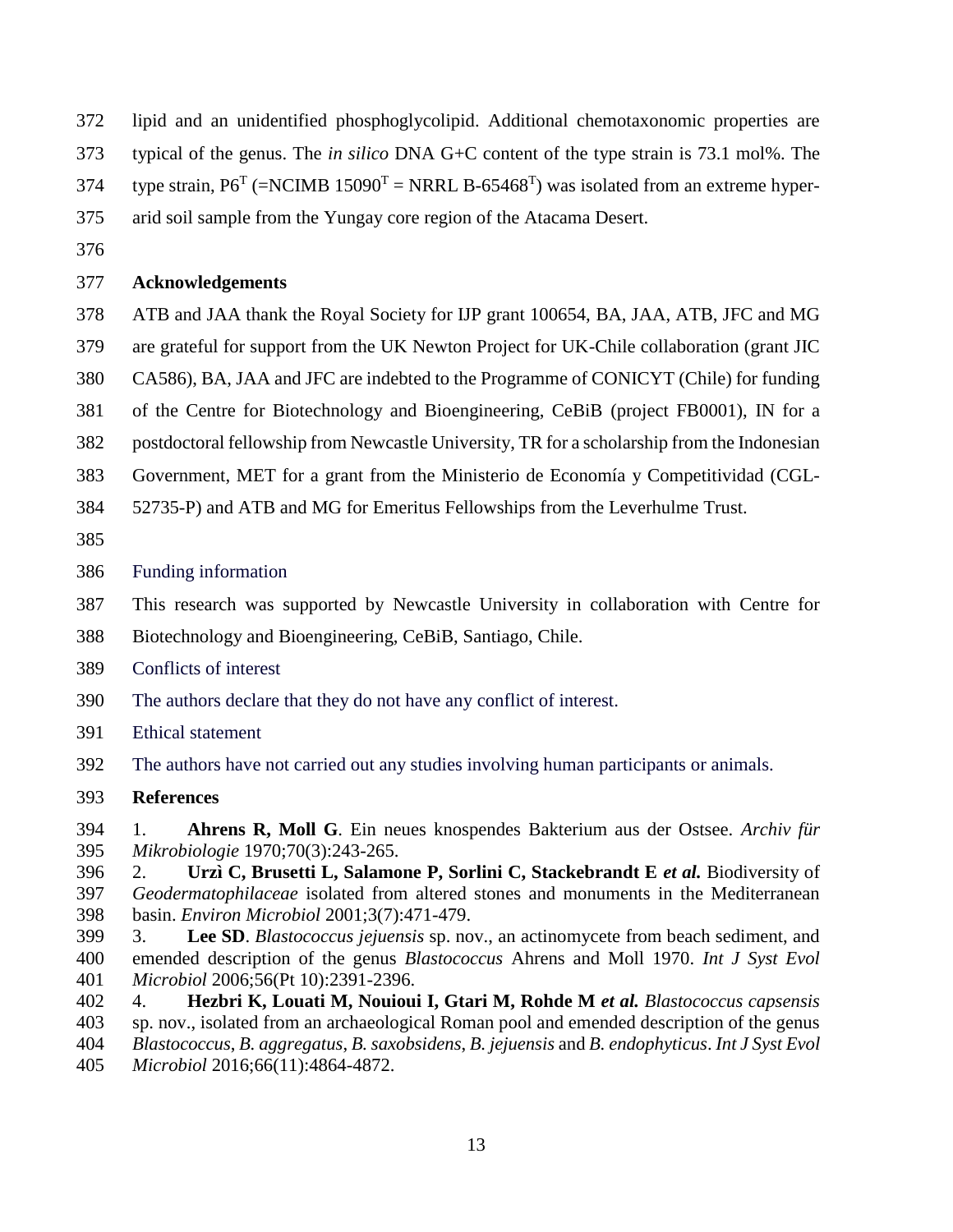5. **Huang J, Li J, Cao M, Liao S, Wang G**. Cumulibacter manganitolerans gen. nov., sp. nov., isolated from sludge of a manganese mine. *Int J Syst Evol Microbiol* 2017;67(8):2646-2652.

 6. **Luedemann GM**. *Geodermatophilus*, a new genus of the *Dermatophilaceae* (*Actinomycetales*). *J Bacteriol* 1968;96(5):1848-1858.

7. **Montero-Calasanz MdC, Meier-Kolthoff JP, Zhang D-F, Yaramis A, Rohde M**

 *et al.* Genome-scale data call for a taxonomic rearrangement of *Geodermatophilaceae*. *Frontiers in Microbiology* 2017;8(2501).

 8. **Mevs U, Stackebrandt E, Schumann P, Gallikowski CA, Hirsch P**. *Modestobacter multiseptatus* gen. nov., sp. nov., a budding actinomycete from soils of the Asgard Range (Transantarctic Mountains). *Int J Syst Evol Microbiol* 2000;50(1):337-346.

 9. **Normand P**. *Geodermatophilaceae* fam. nov., a formal description. *Int J Syst Evol Microbiol* 2006;56(10):2277-2278.

 10. **Normand P, Daffonchio D, Gtari M**. The family *Geodermatophilaceae*. In: Rosenberg E, DeLong EF, Lory S, Stackebrandt E, Thompson F (editors). *The Prokaryotes: Actinobacteria*. Berlin, Heidelberg: Springer Berlin Heidelberg; 2014. pp. 361-379.

 11. **Sen A, Daubin V, Abrouk D, Gifford I, Berry AM** *et al.* Phylogeny of the class *Actinobacteria* revisited in the light of complete genomes. The orders '*Frankiales*' and *Micrococcales* should be split into coherent entities: proposal of *Frankiales* ord. nov., *Geodermatophilales* ord. nov., *Acidothermales* ord. nov. and *Nakamurellales* ord. nov. *Int J Syst Evol Microbiol* 2014;64(11):3821-3832.

 12. **Chouaia B, Crotti E, Brusetti L, Daffonchio D, Essoussi I** *et al.* Genome sequence of *Blastococcus saxobsidens* DD2, a stone-inhabiting bacterium. *J Bacteriol* 2012;194(10):2752-2753.

13. **Normand P, Benson DR**. Family IV. *Geodermatophilaceae* Normand 2006, 2277VP (Effective publication: Normand, Orso, Cournoyer, Jeannin, Chapelon, Dawson, Evtushenko and Misra 1996, 8.). In: Goodfellow M, Kämpfer P, Busse H-J, Trujillo ME, Suzuki K-i et al. (editors). *Bergey's manual of systematic bacteriology: The Actinobacteria, Part A*. New York, NY: Springer; 2012. p. 528.

 14. **Gtari M, Essoussi I, Maaoui R, Sghaier H, Boujmil R** *et al.* Contrasted resistance of stone-dwelling *Geodermatophilaceae* species to stresses known to give rise to reactive oxygen species. *FEMS Microbiol Ecol* 2012;80(3):566-577.

 15. **Eppard M, Krumbein WE, Koch C, Rhiel E, Staley JT** *et al.* Morphological, physiological, and molecular characterization of actinomycetes isolated from dry soil, rocks, and monument surfaces. *Arch Microbiol* 1996;166(1):12-22.

 16. **Nie G-X, Ming H, Li S, Zhou E-M, Cheng J** *et al. Geodermatophilus nigrescens* sp. nov., isolated from a dry-hot valley. *Antonie van Leeuwenhoek* 2012;101(4):811-817.

 17. **Zhu WY, Zhang JL, Qin YL, Xiong ZJ, Zhang DF** *et al. Blastococcus endophyticus* sp. nov., an actinobacterium isolated from *Camptotheca acuminata*. *Int J Syst Evol Microbiol* 2013;63(Pt 9):3269-3273.

 18. **Stackebrandt E, Schumann P**. Genus II. *Blastococcus*. In: Goodfellow M, Kämpfer P, Busse H-J, Trujillo ME, Suzuki K-I et al. (editors). *Bergeys Manual of Systematic Bacteriology (The Actinobacteria, Part A*. New York: Springer; 2012. pp. 531–536.

 19. **Urzì C, Salamone P, Schumann P, Rohde M, Stackebrandt E**. *Blastococcus saxobsidens* sp. nov., and emended descriptions of the genus *Blastococcus* Ahrens and Moll 1970 and *Blastococcus aggregatus* Ahrens and Moll 1970. *Int J Syst Evol Microbiol* 2004;54(Pt 1):253-259.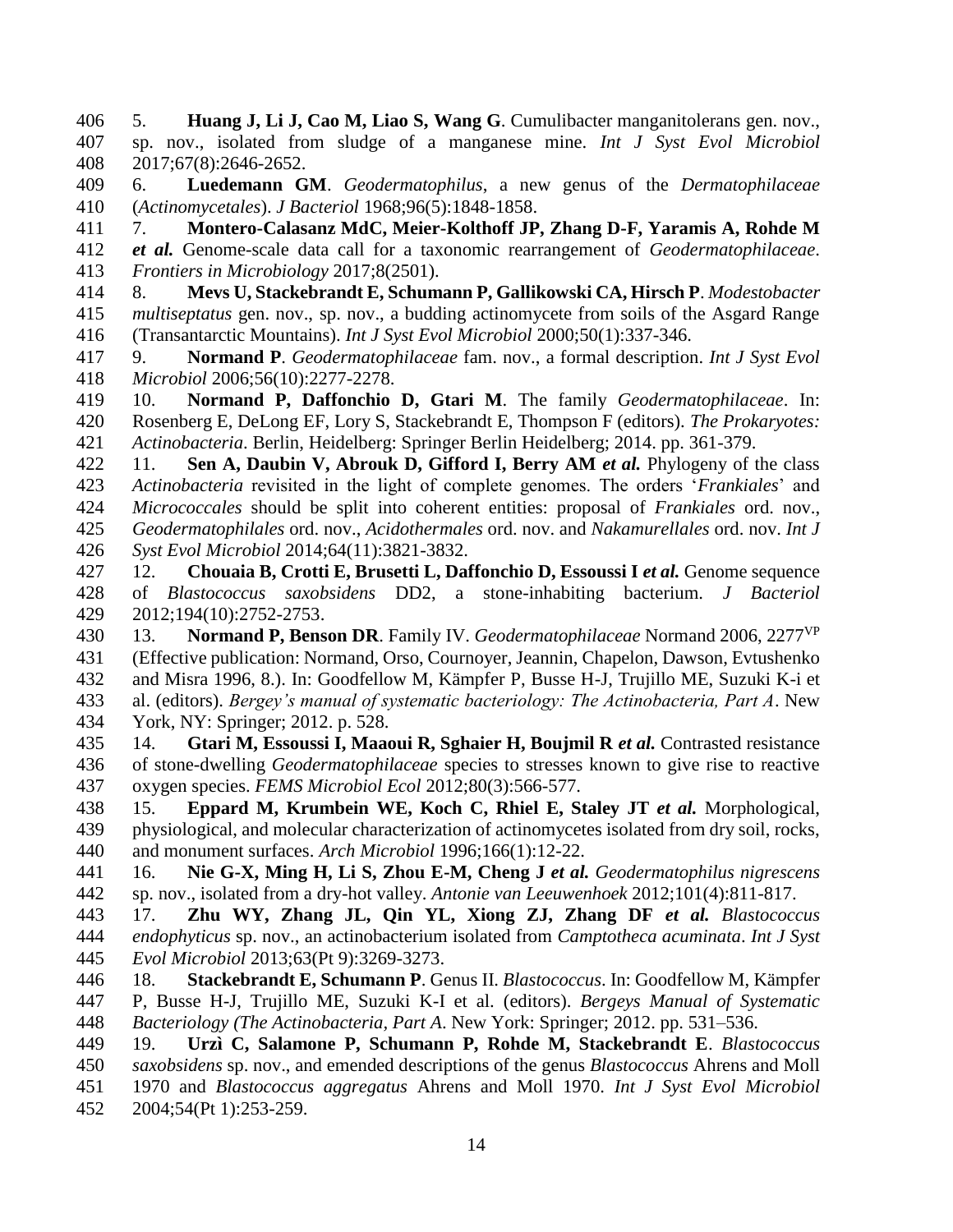20. **Hezbri K, Nouioui I, Rohde M, Schumann P, Gtari M** *et al. Blastococcus colisei* sp. nov, isolated from an archaeological amphitheatre. *Antonie van Leeuwenhoek* 2017;110(3):339-346.

 21. **Pfleiderer A, Lagier JC, Armougom F, Robert C, Vialettes B** *et al.* Culturomics identified 11 new bacterial species from a single anorexia nervosa stool sample. *Eur J Clin Microbiol Infect Dis* 2013;32(11):1471-1481.

22. **Atlas RM**. *Handbook of microbiological media*, 4<sup>th</sup> ed: CRC Press; 2010.

 23. **Vickers JC, Williams ST**. An assessment of plate inoculation procedures for the enumeration and isolation of soil streptomycetes. *Microbios Letters* 1987;35:113-117.

 24. **Trujillo ME, Goodfellow M, Busarakam K, Riesco R**. *Modestobacter lapidis* sp. nov. and *Modestobacter muralis* sp. nov., isolated from a deteriorated sandstone historic building in Salamanca, Spain. *Antonie van Leeuwenhoek* 2015;108(2):311-320.

 25. **Shirling EB, Gottlieb D**. Methods for characterization of *Streptomyces* species. *Int J Syst Evol Microbiol* 1966;16(3):313-340.

 26. **Staneck JL, Roberts GD**. Simplified approach to identification of aerobic Actinomycetes by thin-layer chromatography. *Applied Microbiology* 1974;28(2):226-231.

 27. **Collins MD, Goodfellow M, Minnikin DE, Alderson G**. Menaquinone composition of mycolic acid-containing actinomycetes and some sporoactinomycetes. *Journal of Applied Bacteriology* 1985;58(1):77-86.

- 28. **Lechevalier MP, Lechevalier H**. Chemical composition as a criterion in the classification of aerobic actinomycetes. *Int J Syst Evol Microbiol* 1970;20(4):435-443.
- 29. **Minnikin DE, Patel PV, Alshamaony L, Goodfellow M**. Polar lipid composition in the classification of *Nocardia* and related bacteria. *Int J Syst Evol Microbiol* 1977;27(2):104- 117.
- 30. **Kroppenstedt R, Goodfellow M**. The family *Thermomonosporaceae*: *Actinocorallia*, *Actinomadura*, *Spirillispora* and *Thermomonospora*. In: Dworkin M, Falkow S, Schleifer KH, E S (editors). *The Prokaryotes, Archaea and Bacteria Firmicutes, Actinomycetes*. New York: Springer; 2006. pp. 682-724.
- 31. **Carro L, Riesco R, Sproer C, Trujillo ME**. *Micromonospora luteifusca* sp. nov. isolated from cultivated *Pisum sativum*. *Syst Appl Microbiol* 2016;39(4):237-242.
- 32. Sasser M. Identification of bacteria by gas chromatography of cellular fatty acids. Newark, DE: MIDI Inc.1990.
- 33. **Kieser T, Bibb MJ, Buttner MJ, Chater KF, Hopwood DA**. *Practical Streptomyces genetics*. Norwich, UK: John Innes Foundation; 2000.
- 34. **Lane DJ**. 16S/23S rRNA sequencing. In: Stackebrandt E, Goodfellow M (editors). *Nucleic acid techniques in bacterial systematics*. New York: John Wiley & Sons; 1991. pp. 115-175.
- 35. **Staden R, Beal KF, Bonfield JK**. The Staden package, 1998. *Methods Mol Biol* 2000;132:115-130.
- 36. **Yoon S-H, Ha S-M, Kwon S, Lim J, Kim Y** *et al.* Introducing EzBioCloud: A taxonomically united database of 16S rRNA and whole genome assemblies. *Int J Syst Evol Microbiol* 2016;67(5):1613-1617.
- 37. **Edgar RC**. MUSCLE: multiple sequence alignment with high accuracy and high throughput. *Nucleic Acids Res* 2004;32(5):1792-1797.
- 38. **Kumar S, Stecher G, Tamura K**. MEGA7: molecular evolutionary genetics analysis version 7.0 for bigger datasets. *Mol Biol Evol* 2016;33(7):1870-1874.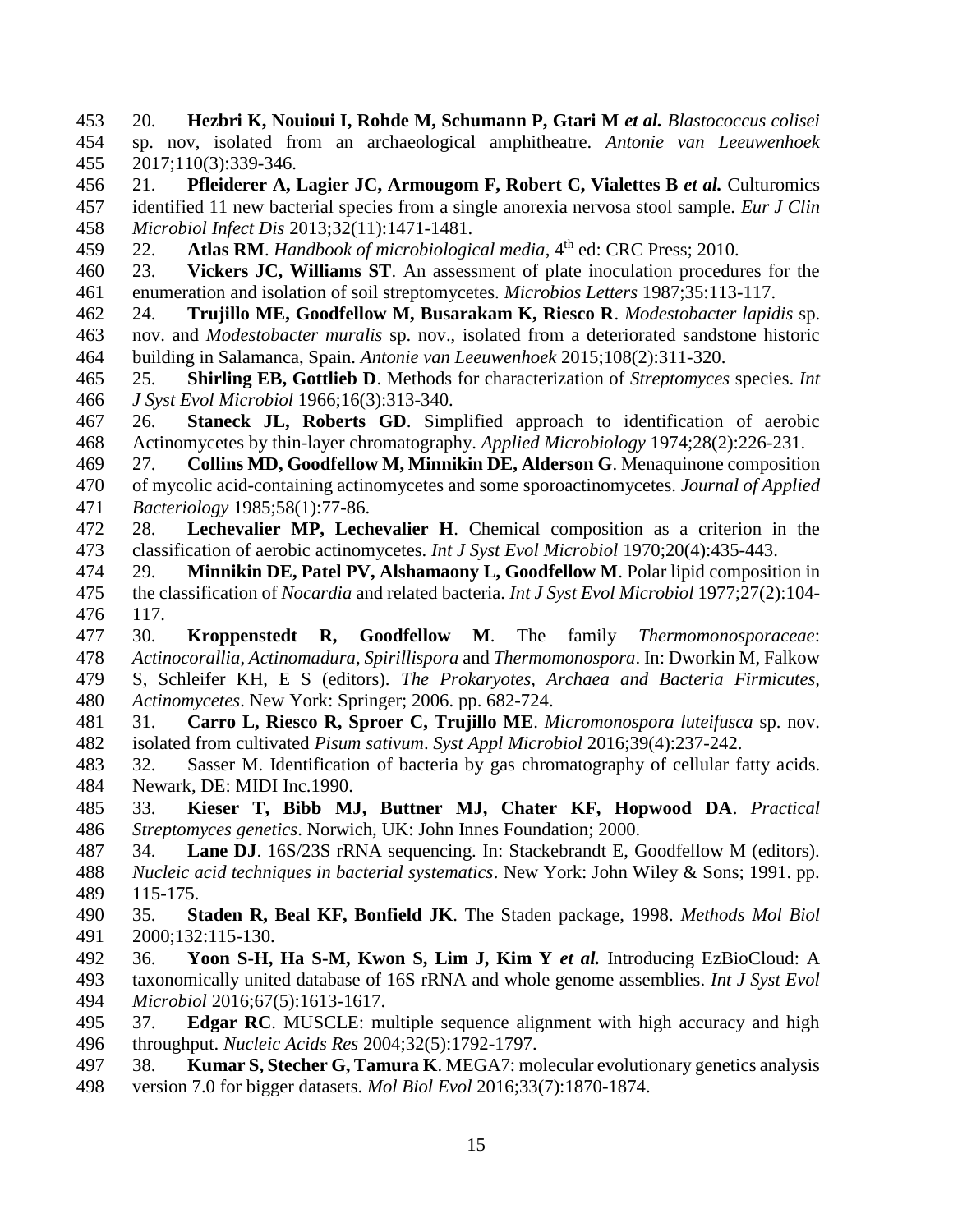- 39. **Saitou N, Nei M**. The neighbor-joining method: a new method for reconstructing phylogenetic trees. *Mol Biol Evol* 1987;4(4):406-425.
- 40. **Felsenstein J**. Evolutionary trees from DNA sequences: a maximum likelihood approach. *J Mol Evol* 1981;17(6):368-376.
- 41. **Fitch WM**. Toward defining the course of evolution: minimum change for a specific tree topology. *Systematic Zoology* 1971;20(4):406-416.
- 42. **Felsenstein J**. Confidence limits on phylogenies: an approach using the bootstrap. *Evolution* 1985;39(4):783-791.
- 43. **Kimura M**. A simple method for estimating evolutionary rates of base substitutions through comparative studies of nucleotide sequences. *J Mol Evol* 1980;16(2):111-120.
- 44. **Meier-Kolthoff JP, Goker M, Sproer C, Klenk HP**. When should a DDH experiment be mandatory in microbial taxonomy? *Arch Microbiol* 2013;195(6):413-418.
- 45. **Meier-Kolthoff JP, Auch AF, Klenk H-P, Göker M**. Genome sequence-based species delimitation with confidence intervals and improved distance functions. *BMC Bioinformatics* 2013;14:60-60.
- 46. **Vaas LAI, Sikorski J, Hofner B, Fiebig A, Buddruhs N** *et al.* opm: an R package for analysing OmniLog® phenotype microarray data. *Bioinformatics* 2013;29(14):1823- 1824.
- 47. **R Core Team**. R: a language and environment for statistical computing version 3.3.1. R Foundation for Statistical Computing, Vienna, Austria; 2016. [http://www.r-project.org/.](http://www.r-project.org/)
- 48. **RStudio Team**. RStudio: integrated development for R version 0.99.903. RStudio, Inc., Boston, MA; 2015. [http://www.rstudio.com/.](http://www.rstudio.com/)
- 49. **Montero-Calasanz MC, Hofner B, Goker M, Rohde M, Sproer C** *et al. Geodermatophilus poikilotrophi* sp. nov.: a multitolerant actinomycete isolated from dolomitic marble. *BioMed research international* 2014;2014:914767.
- 50. **Williams ST, Goodfellow M, Alderson G, Wellington EMH, Sneath PHA** *et al.* Numerical classification of *Streptomyces* and related genera. *Microbiology* 1983;129(6):1743-1813.
- 51. **Christensen WB**. Urea decomposition as a means of differentiating proteus and paracolon cultures from each other and from *Salmonella* and *Shigella* types. *J Bacteriol* 1946;52(4):461-466.
- 52. **Schaal KP, Yassin AF, Stackebrandt E**. The family *Actinomycetaceae*: the genera *Actinomyces*, *Actinobaculum*, *Arcanobacterium*, *Varibaculum*, and *Mobiluncus*. In: Dworkin M, Falkow S, Rosenberg E, Schleifer KH, Stackebrandt E (editors). *The Prokaryotes – a handbook on the biology of bacteria: Archaea Bacteria: Firmicutes, Actinomycetes*. New York: Springer; 2006. pp. 430-537.
- 53. **Kovacs N**. Identification of *Pseudomonas pyocyanea* by the oxidase reaction. *Nature* 1956;178(4535):703.
- 54. **Murray PR**. *Manual of clinical microbiology*. Washington, D.C.: ASM Press; 1999. 55. **Bankevich A, Nurk S, Antipov D, Gurevich AA, Dvorkin M** *et al.* SPAdes: a new genome assembly algorithm and its applications to single-cell sequencing. *J Comput Biol* 2012;19(5):455-477.
- 56. **Aziz RK, Bartels D, Best AA, DeJongh M, Disz T** *et al.* The RAST server: rapid annotations using subsystems technology. *BMC Genomics* 2008;9(1):75.
- 57. **Aziz RK, Devoid S, Disz T, Edwards RA, Henry CS** *et al.* SEED servers: high- performance access to the SEED genomes, annotations, and metabolic models. *PLOS ONE* 2012;7(10):e48053.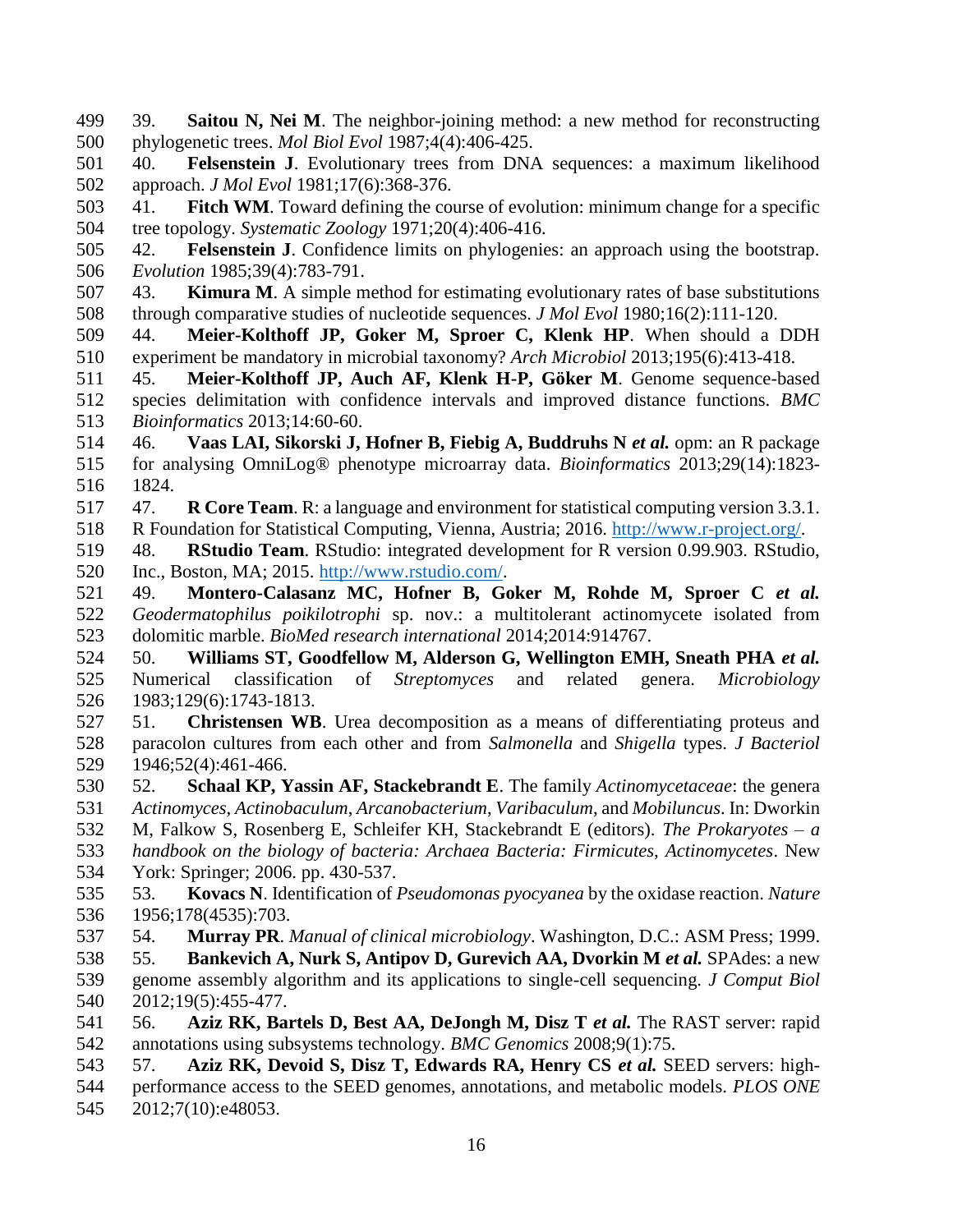58. **Goris J, Konstantinidis KT, Klappenbach JA, Coenye T, Vandamme P** *et al.* DNA–DNA hybridization values and their relationship to whole-genome sequence similarities. *Int J Syst Evol Microbiol* 2007;57(1):81-91.

 59. **Wayne LG, Brenner DJ, Colwell RR, Grimont PAD, Kandler O** *et al.* Report of the ad hoc committee on reconciliation of Approaches to bacterial systematics. *Int J Syst Evol Microbiol* 1987;37(4):463-464.

 60. **Richter M, Rosselló-Móra R**. Shifting the genomic gold standard for the prokaryotic species definition. *Proc Natl Acad Sci U S A* 2009;106(45):19126-19131.

 61. **Chun J, Rainey FA**. Integrating genomics into the taxonomy and systematics of the Bacteria and Archaea. *Int J Syst Evol Microbiol* 2014;64(Pt 2):316-324.

 62. **Weber T, Blin K, Duddela S, Krug D, Kim HU** *et al.* antiSMASH 3.0—a comprehensive resource for the genome mining of biosynthetic gene clusters. *Nucleic Acids Res* 2015;43(W1):W237-W243.

 63. **Funa N, Ohnishi Y, Fujii I, Shibuya M, Ebizuka Y** *et al.* A new pathway for polyketide synthesis in microorganisms. *Nature* 1999;400(6747):897-899.

 64. **Yu D, Xu F, Zeng J, Zhan J**. Type III polyketide synthases in natural product biosynthesis. *IUBMB Life* 2012;64(4):285-295.

 65. **The UniProt Consortium**. UniProt: the universal protein knowledgebase. *Nucleic Acids Res* 2017;45(D1):D158-D169.

 66. **Sandmann G**. Carotenoid biosynthesis and biotechnological application. *Archives of Biochemistry and Biophysics* 2001;385(1):4-12.

 67. **Klassen JL**. Phylogenetic and evolutionary patterns in microbial carotenoid biosynthesis are revealed by comparative genomics. *PLOS ONE* 2010;5(6):e11257.

 68. **Finn RD, Coggill P, Eberhardt RY, Eddy SR, Mistry J** *et al.* The Pfam protein families database: towards a more sustainable future. *Nucleic Acids Res* 2016;44(D1):D279- D285.

 69. **Barona-Gómez F, Wong U, Giannakopulos AE, Derrick PJ, Challis GL**. Identification of a cluster of ges that directs desferrioxamine biosynthesis in *Streptomyces coelicolor* M145. *J Am Chem Soc* 2004;126(50):16282-16283.

 70. **Busarakam K, Bull AT, Trujillo ME, Riesco R, Sangal V** *et al. Modestobacter caceresii* sp. nov., novel actinobacteria with an insight into their adaptive mechanisms for survival in extreme hyper-arid Atacama Desert soils. *Syst Appl Microbiol* 2016;39(4):243- 251.

 71. **Gomez-Escribano JP, Castro JF, Razmilic V, Chandra G, Andrews B** *et al.* The *Streptomyces leeuwenhoekii* genome: de novo sequencing and assembly in single contigs of the chromosome, circular plasmid pSLE1 and linear plasmid pSLE2. *BMC Genomics* 2015;16:485.

 72. **Anantharaman V, Iyer LM, Aravind L**. Ter-dependent stress response systems: novel pathways related to metal sensing, production of a nucleoside-like metabolite, and DNA-processing. *Molecular BioSystems* 2012;8(12):3142-3165.

 73. **Schultz JE, Matin A**. Molecular and functional characterization of a carbon starvation gene of *Escherichia coli*. *J Mol Biol* 1991;218(1):129-140.

 74. **Lucchetti-Miganeh C, Burrowes E, Baysse C, Ermel G**. The post-transcriptional regulator CsrA plays a central role in the adaptation of bacterial pathogens to different stages of infection in animal hosts. *Microbiology* 2008;154(1):16-29.

 75. **Rasmussen JJ, Vegge CS, Frøkiær H, Howlett RM, Krogfelt KA** *et al. Campylobacter jejuni* carbon starvation protein A (CstA) is involved in peptide utilization,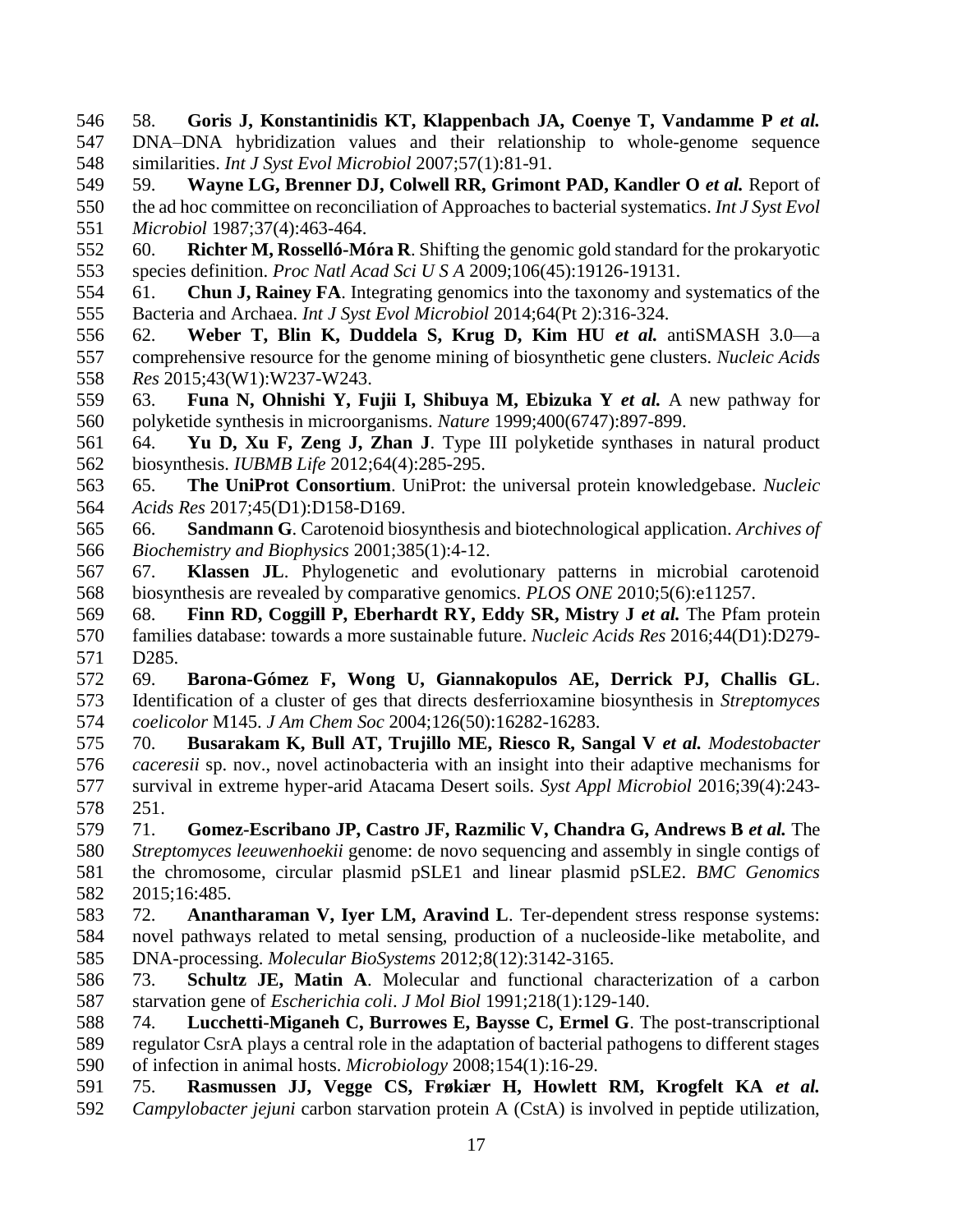motility and agglutination, and has a role in stimulation of dendritic cells. *J Med Microbiol* 2013;62(8):1135-1143.

 76. **Essoussi I, Ghodhbane-Gtari F, Amairi H, Sghaier H, Jaouani A** *et al.* Esterase as an enzymatic signature of *Geodermatophilaceae* adaptability to Sahara desert stones and monuments. *J Appl Microbiol* 2010;108(5):1723-1732.

 77. **Li J-s, Bi Y-t, Dong C, Yang J-f, Liang W-d**. Transcriptome analysis of adaptive heat shock response of *Streptococcus thermophilus*. *PLOS ONE* 2011;6(10):e25777.

 78. **Reina-Bueno M, Argandoña M, Nieto JJ, Hidalgo-García A, Iglesias-Guerra F** *et al.* Role of trehalose in heat and desiccation tolerance in the soil bacterium *Rhizobium etli*. *BMC Microbiol* 2012;12(1):207.

 79. **Normand P, Gury J, Pujic P, Chouaia B, Crotti E** *et al.* Genome sequence of radiation-resistant *Modestobacter* marinus strain BC501, a representative actinobacterium that thrives on calcareous stone surfaces. *J Bacteriol* 2012;194(17):4773-4774.

 80. **Manthei KA, Hill MC, Burke JE, Butcher SE, Keck JL**. Structural mechanisms of DNA binding and unwinding in bacterial RecQ helicases. *Proceedings of the National Academy of Sciences* 2015;112(14):4292-4297.

 81. **Lorite MJ, Tachil J, Sanjuán J, Meyer O, Bedmar EJ**. Carbon monoxide dehydrogenase activity in *Bradyrhizobium japonicum*. *Appl Environ Microbiol* 2000;66(5):1871-1876.

 82. **Boncompagni E, Dupont L, Mignot T, Osteras M, Lambert A** *et al.* Characterization of a *Snorhizobium meliloti* ATP-binding cassette histidine transporter also involved in betaine and proline uptake. *J Bacteriol* 2000;182(13):3717-3725.

 83. **Nau-Wagner G, Opper D, Rolbetzki A, Boch J, Kempf B** *et al.* Genetic control of osmoadaptive glycine betaine synthesis in *Bacillus subtilis* through the choline-sensing and glycine betaine-responsive GbsR repressor. *J Bacteriol* 2012;194(10):2703-2714.

 84. **Kappes RM, Kempf B, Kneip S, Boch J, Gade J** *et al.* Two evolutionarily closely related ABC transporters mediate the uptake of choline for synthesis of the osmoprotectant glycine betaine in *Bacillus subtilis*. *Mol Microbiol* 1999;32(1):203-216.

 85. **Mandon K, Osteras M, Boncompagni E, Trinchant JC, Spennato G** *et al.* The *Sinorhizobium meliloti* glycine betaine biosynthetic genes (*betlCBA*) are induced by choline and highly expressed in bacteroids. *Mol Plant Microbe Interact* 2003;16(8):709-719.

 86. **Bull AT, Asenjo JA, Goodfellow M, Gomez-Silva B**. The Atacama Desert: technical resources and the growing importance of novel microbial diversity. *Annu Rev Microbiol* 2016;70:215-234.

 87. **Idris H, Goodfellow M, Sandenon R, Asenjo JA, Bull AT**. Actinobacterial rare biosphere and dark matter revealed in habitats of the Atacama Desert. *Scientific Reports* 2017;7.

 88. **Costello EK, Halloy SR, Reed SC, Sowell P, Schmidt SK**. Fumarole-supported islands of biodiversity within a hyperarid, high-elevation landscape on Socompa Volcano, Puna de Atacama, Andes. *Appl Environ Microbiol* 2009;75(3):735-747.

 89. **Lynch RC, King AJ, Farías ME, Sowell P, Vitry C** *et al.* The potential for microbial life in the highest-elevation (>6000 m.a.s.l.) mineral soils of the Atacama region. *Journal of Geophysical Research: Biogeosciences* 2012;117(G2):G02028.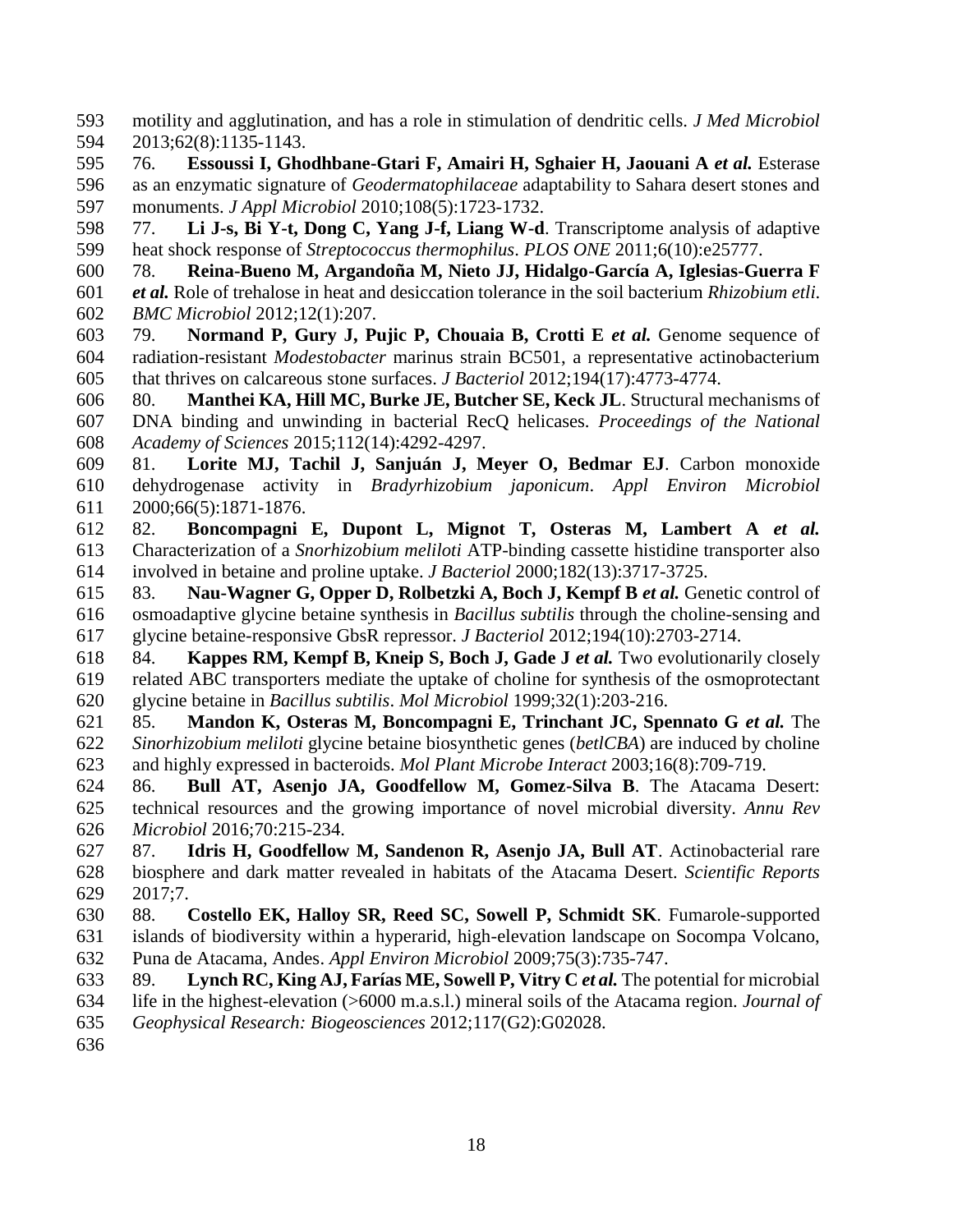| <b>Characteristics</b>                                      | $\mathbf{1}$                         | $\overline{2}$                       | $\overline{\mathbf{3}}$ | $\overline{\mathbf{4}}$ | 5                                         | 6                           | 7                                    |
|-------------------------------------------------------------|--------------------------------------|--------------------------------------|-------------------------|-------------------------|-------------------------------------------|-----------------------------|--------------------------------------|
| Cell shape                                                  | Cocci                                | Cocci, rods,<br>vibrios <sup>d</sup> | Cocci                   | Cocci, rods,<br>vibrios | Cocci <sup>e</sup>                        | Cocci, rods<br>$\mathbf{c}$ | Cocci $\overline{d}$                 |
| <b>Bud</b> formation                                        | $+$                                  | $+$ <sup>d</sup>                     |                         | $+$                     | $-$ e $\,$                                | $+$ <sup>c</sup>            | $-$ <sup>d</sup>                     |
| Germ tube                                                   | $^{+}$                               | $+$ <sup>d</sup>                     |                         | $+$                     | $-$ e $\,$                                | $\mathbf{C}$                | $=$ d                                |
| Motility                                                    |                                      | $+$ <sup>d</sup>                     |                         |                         | e                                         | $+$ <sup>c</sup>            | $+$ <sup>d</sup>                     |
| Pigmentation                                                | Light-pink<br>to mild red-<br>orange | Pink                                 | <b>Bright</b><br>orange | Coral                   | White to<br>pink to<br>black <sup>e</sup> | Apricot                     | Pink to<br>orange                    |
| Temperature growth range<br>$({}^{\circ}C)$                 | $10 - 45$                            | $10 - 40$ <sup>d</sup>               | $20 - 30$               | $10 - 40$               | $10 - 45$ <sup>e</sup>                    | $10 - 37$ c                 | $20 - 37$ <sup>d</sup>               |
| <b>Biochemical tests:</b>                                   |                                      |                                      |                         |                         |                                           |                             |                                      |
| Catalase                                                    | $+$                                  | $+$                                  |                         |                         | $+$ e                                     | $+$ <sup>c</sup>            | $+$ $^\ast$                          |
| Nitrate to nitrite reduction                                | $^{+}$                               | $=$ e                                | $\_$ $\rm b$            |                         | $-$ e                                     | $+$ <sup>e</sup>            | $=$ e                                |
| <b>API ZYM</b> tests:                                       |                                      |                                      |                         |                         |                                           |                             |                                      |
| Acid phosphatase                                            | $^{+}$                               | $=$ e                                | $_{-}$ b                |                         | $+$ e                                     | $-$ e $\,$                  | $+$ <sup><math>\ddagger</math></sup> |
| Alkaline phosphatase                                        | $+$                                  | $-$ e $\,$                           | $+$ <sup>b</sup>        | $+$                     | $+$ <sup>e</sup>                          | $-$ e $\,$                  | $+$ <sup>e</sup>                     |
| Esterase lipase (C 8)                                       | $^{+}$                               | $+$ <sup>e</sup>                     | $+$ <sup>b</sup>        |                         | $+$ <sup>e</sup>                          | $=$ e                       | $+$ <sup>e</sup>                     |
| $\alpha$ -Glucosidase                                       | $+$                                  | $-$ e                                | $+$ <sup>b</sup>        | $+$                     | $+$ <sup>e</sup>                          | $-$ e $\,$                  | $+$ <sup><math>\ddagger</math></sup> |
| Naphthol-AS-BI-<br>phosphohydrolase                         | $+$                                  | $-$ e $\,$                           | $-{}^{\rm b}$           |                         | $+$ <sup>e</sup>                          | $-$ e $\,$                  | $+$ <sup>e</sup>                     |
| Valine arylamidase                                          | $^{+}$                               | $=$ e                                | $\_^{\rm b}$            | $+$                     | $+$ <sup>e</sup>                          | $+$ <sup>e</sup>            | $+$ ‡                                |
| <b>GENIII Biolog</b><br>microplates:<br><b>Oxidation of</b> |                                      |                                      |                         |                         |                                           |                             |                                      |
| Amino acids:                                                |                                      |                                      |                         |                         |                                           |                             |                                      |
| L-Alanine                                                   |                                      | $^{+}$                               |                         | $+$                     | V                                         | $+$                         |                                      |

**Table 1**: Phenotypic properties that differentiate isolate P6<sup>T</sup> from the *Blastococcus* type strains.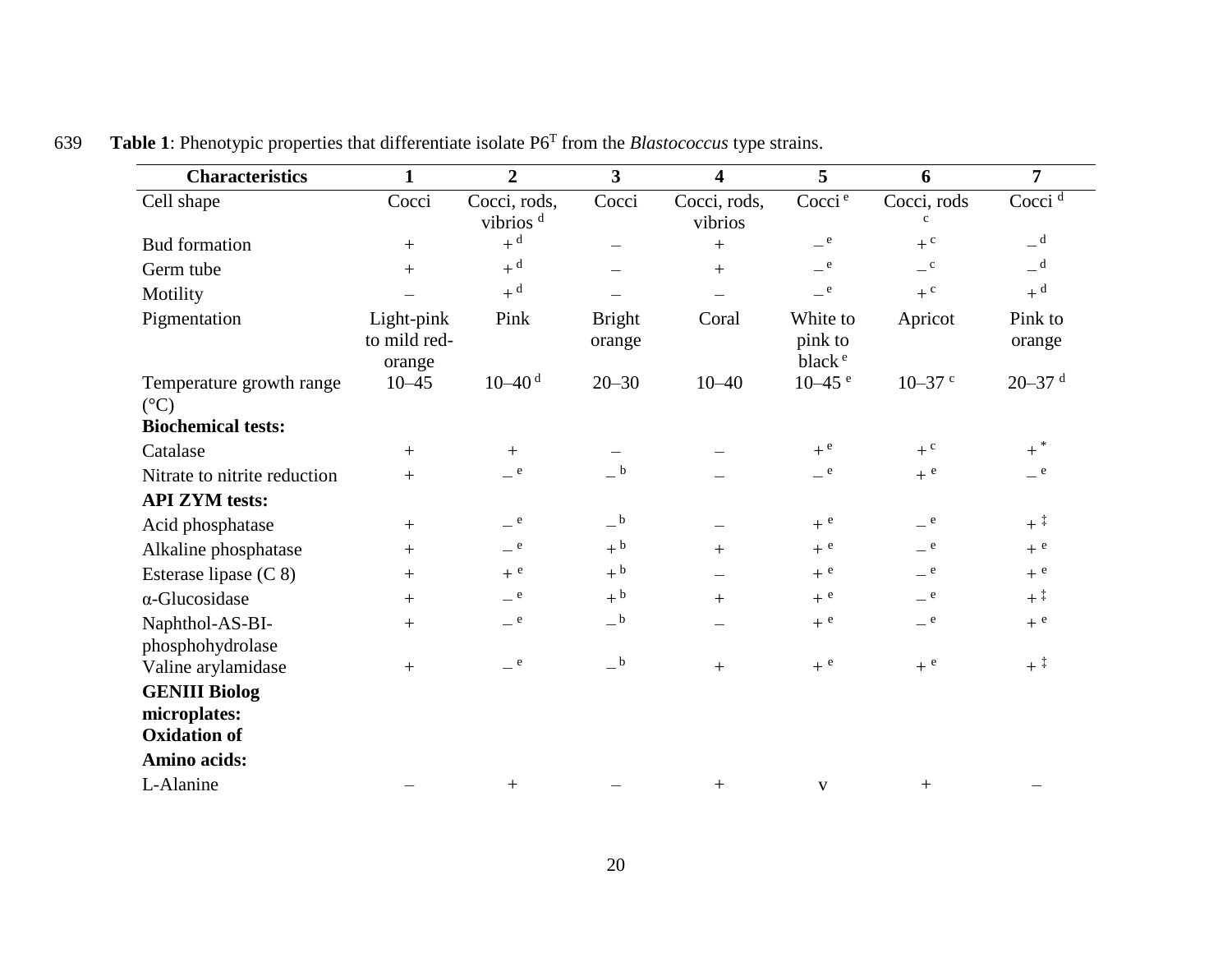| Glycyl-L-proline(dipeptide)   |                                         | $^{+}$                | $\mathbf{V}$            |                                           |                        |                                 |                                    |
|-------------------------------|-----------------------------------------|-----------------------|-------------------------|-------------------------------------------|------------------------|---------------------------------|------------------------------------|
| <b>Monosaccharides:</b>       |                                         |                       |                         |                                           |                        |                                 |                                    |
| N-Acetyl-neuraminic acid      |                                         | $^{+}$                |                         |                                           |                        |                                 | V                                  |
| Glucuronamide                 |                                         | $\mathbf V$           | $^{+}$                  |                                           | $^{+}$                 | $\mathbf{V}$                    | $^{+}$                             |
| Disaccharide:                 |                                         |                       |                         |                                           |                        |                                 |                                    |
| $\beta$ -Gentiobiose          | $^{+}$                                  | $^{+}$                |                         | $^{+}$                                    | $^{+}$                 | $^{+}$                          | $^+$                               |
| <b>Sugar alcohol:</b>         |                                         |                       |                         |                                           |                        |                                 |                                    |
| D-Salicin                     | $^{+}$                                  |                       |                         | $\mathbf{V}$                              | $\mathbf{V}$           |                                 | $^{+}$                             |
| <b>Polymers:</b>              |                                         |                       |                         |                                           |                        |                                 |                                    |
| Dextrin                       | $^{+}$                                  | $^{+}$                |                         |                                           | $^{+}$                 |                                 |                                    |
| Gelatin                       |                                         | $^+$                  |                         |                                           | V                      | $^{+}$                          |                                    |
| Pectin                        | $+$                                     |                       | $^{+}$                  | $\mathbf{V}$                              |                        |                                 |                                    |
| Tween 40                      | $^{+}$                                  | $^{+}$                |                         |                                           | $+$                    | $+$                             | V                                  |
| Organic acids:                |                                         |                       |                         |                                           |                        |                                 |                                    |
| D-Gluconic acid               | $^{+}$                                  |                       | $^{+}$                  | $+$                                       | $+$                    | V                               | $^+$                               |
| $\beta$ -hydroxy-Butyric acid | $^{+}$                                  |                       | $+$                     | $^{+}$                                    | $\mathbf{V}$           | $+$                             | $^{+}$                             |
| α-keto-Butyric acid           | $^{+}$                                  | V                     |                         | $^{+}$                                    |                        | $^{+}$                          |                                    |
| D-Malic acid                  | $^{+}$                                  | $^{+}$                | $+$                     | V                                         | $^{+}$                 | $^{+}$                          |                                    |
| Methyl pyruvate               | $^{+}$                                  |                       |                         | $\mathbf{V}$                              |                        |                                 | V                                  |
| Mucic acid                    |                                         |                       |                         | $\mathbf{V}$                              |                        | $+$                             |                                    |
| D-Saccharic acid              |                                         |                       |                         | $+$                                       | $^{+}$                 | $\mathbf{V}$                    | $^{+}$                             |
| Phospholipids                 | DPG, L, PC<br>PE, PG,<br>PGL, PI        | DPG, PI,<br>GPL, PC   | DPG, PE,<br>PC, PI, 2PL | DPG, PC,<br>PI, GPL,<br>PE, OH-PE,<br>6PL | DPG, PI,<br>PE, PC     | DPG, PC,<br>PME, PE,<br>PI, GPL | DPG, PE, PC,<br>PI, GLP, 3PL       |
| <b>Diagnostic sugars</b>      | Glu, Gal,<br>Rib; traces<br>of Ara, Xyl | Rib, Ara,<br>Man, Glu | Glu, Rha,<br>Rib        | Glu, Gal,<br>Rib                          | Glu, Gal;<br>traces of | Rha, Rib,<br>Xyl, Glu;          | Glu, Gal;<br>traces of Rib,<br>Man |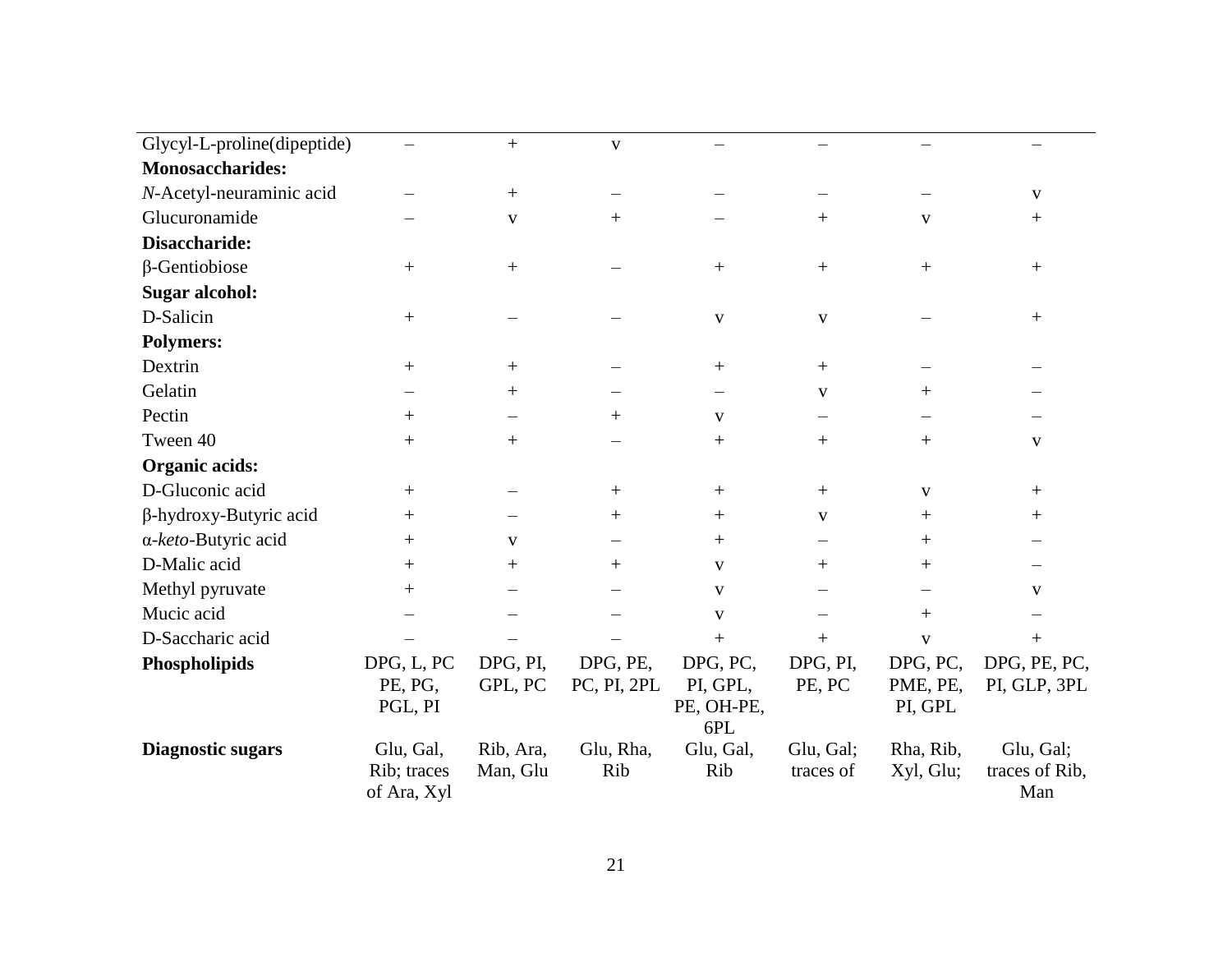| <b>Menaquinones</b> (MK)             | $MK-9(H_4)$ ,<br>$MK-9(H2)$ | $MK-8(H4)$ ,<br>$MK-9(H_4)$ | $MK-9(H4)$ ,<br>$9(H_2)$ | $MK-9(H_4)$ ,<br>MK-9, MK- MK-9, MK- MK-9, MK-<br>$8(H_4)$ | Rha, Rib,<br>Man, Ara<br>$MK-9(H_4)$ ,<br>$8(H_4)$ | traces of<br>Man<br>$MK-9(H4)$ ,<br>$MK-9$ | $MK-9(H4),$<br>$MK-8(H4),$<br>MK-9, MK-<br>$9(H_6)$ , MK- |
|--------------------------------------|-----------------------------|-----------------------------|--------------------------|------------------------------------------------------------|----------------------------------------------------|--------------------------------------------|-----------------------------------------------------------|
| $DNA G + C content (mole)$<br>$\%$ ) | 73.1                        | 73.9 <sup>d</sup>           | 73.7                     | 73.2                                                       | $71.6^{\circ}$                                     | $72.3^{\circ}$                             | $9(H_2)$<br>73.5                                          |

- 640
- 641

Strains: **1**, Isolate P6<sup>T</sup> ; **2**, *B. aggregatus* DSM 4725<sup>T</sup> ; **3**, *B. capsensis* DSM 46835<sup>T</sup> ; **4**, *B. colisei* DSM 46837<sup>T</sup> 642 ; **5**, *B. endophyticus* DSM 45413<sup>T</sup> ; **6**, *B. jejuensis* DSM 19597<sup>T</sup> ; **7**, *B. saxobsidens* DSM 44509<sup>T</sup> 643 . Data for **1** and 7 are from this study; those for **2** to **6** are from 644 Hezbri et al. [20] unless indicated. + positive; – negative; v variable. Data taken from <sup>a</sup> Ahrens and Moll [1]; <sup>b</sup> Hezbri et al. [4]; <sup>c</sup> Lee [3]; 645  $^{\text{d}}$  Urzì et al. [19] and  $^{\text{e}}$  Zhu et al. [17];  $^*$  recorded as negative by Hezbri et al. [4];  $^{\ddagger}$  recorded as negative by Zhu et al. [17]. Abbreviations: 646 Ara, arabinose; Glu, glucose; Gal, galactose; Man, mannose; Rha, rhamnose; Rib, ribose; Xyl, xylose; DPG, diphosphatidylglycerol; 647 GPI, glycophosphatidylinositol; PE, phosphatidylethanolamine; PME, phosphatidyl-*N*-methylethanolamine; PC, phosphatidylcholine; 648 PI, phosphatidylinositol; unidentified: GPL, glycophospholipid, L, lipid, PL, phospholipid; MK, menaquinone.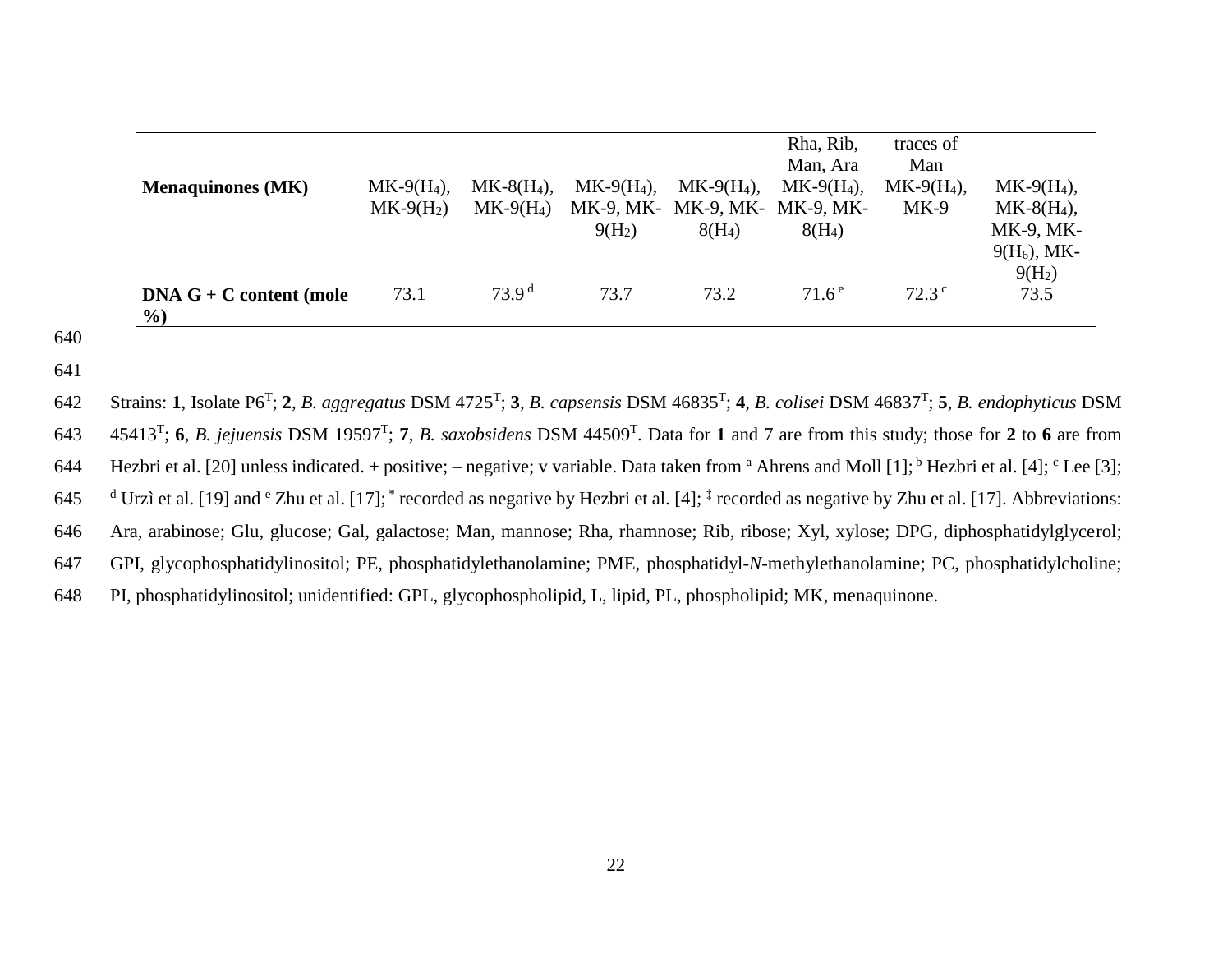- **Legends for Figures**
- 

**Figure 1.** Phase contrast image of isolate  $P6^T$  following growth on ISP 2 at 28°C for 7 days showing the presence of coccoid and rod-shaped elements and evidence of budding. Scale bar: 5µm.

 **Figure 2.** Neighbour-joining tree based on partial 16S rRNA gene sequences (1,239 655 nucleotides) showing the relationships between isolate  $P6<sup>T</sup>$  and the type strains of *Blastococcus* species and the candidatus strain. Asterisks indicate branches of the tree that were also found using the maximum-likelihood (ML) and maximum-parsimony (MP) tree- making algorithms. Numbers at the nodes indicate levels of bootstrap support (%) above 50% based on a neighbour-joining analysis of 1,000 resampled datasets. Genbank accession numbers are indicated in parentheses. The scale bar indicates the number of substitutions per nucleotide position.

#### **Supplementary Figures**

664 Fig. S1. Light microscopy images of colonies of isolate  $P6<sup>T</sup>$  following growth on ISP 2 at 28°C for 3 weeks.

666 Fig. S2. Thin-layer chromatographs showing (a) the presence of diaminopimelic acid (A<sub>2</sub>pm)

667 isomers and (b) the presence of  $meso-A_2$ pm in whole-cell hydrolysates of isolate  $P6^T$ .

668 Fig. S3. Menaquinone profile of isolate  $P6^T$ . Isoprenoid quinones extracted from 669 *Micromonospora luteifusca* GUI2<sup>T</sup> [1] were used as standards.

670 Fig. S4. Bi-dimensional thin-layer chromatography of polar lipids of isolate  $P6^T$ .

Fig. S5. Thin-layer chromatographs showing the presence of (a) standard sugars and (b)

- 672 sugars in whole-cell hydrolysates of isolate  $P6^T$ .
- 
- 
-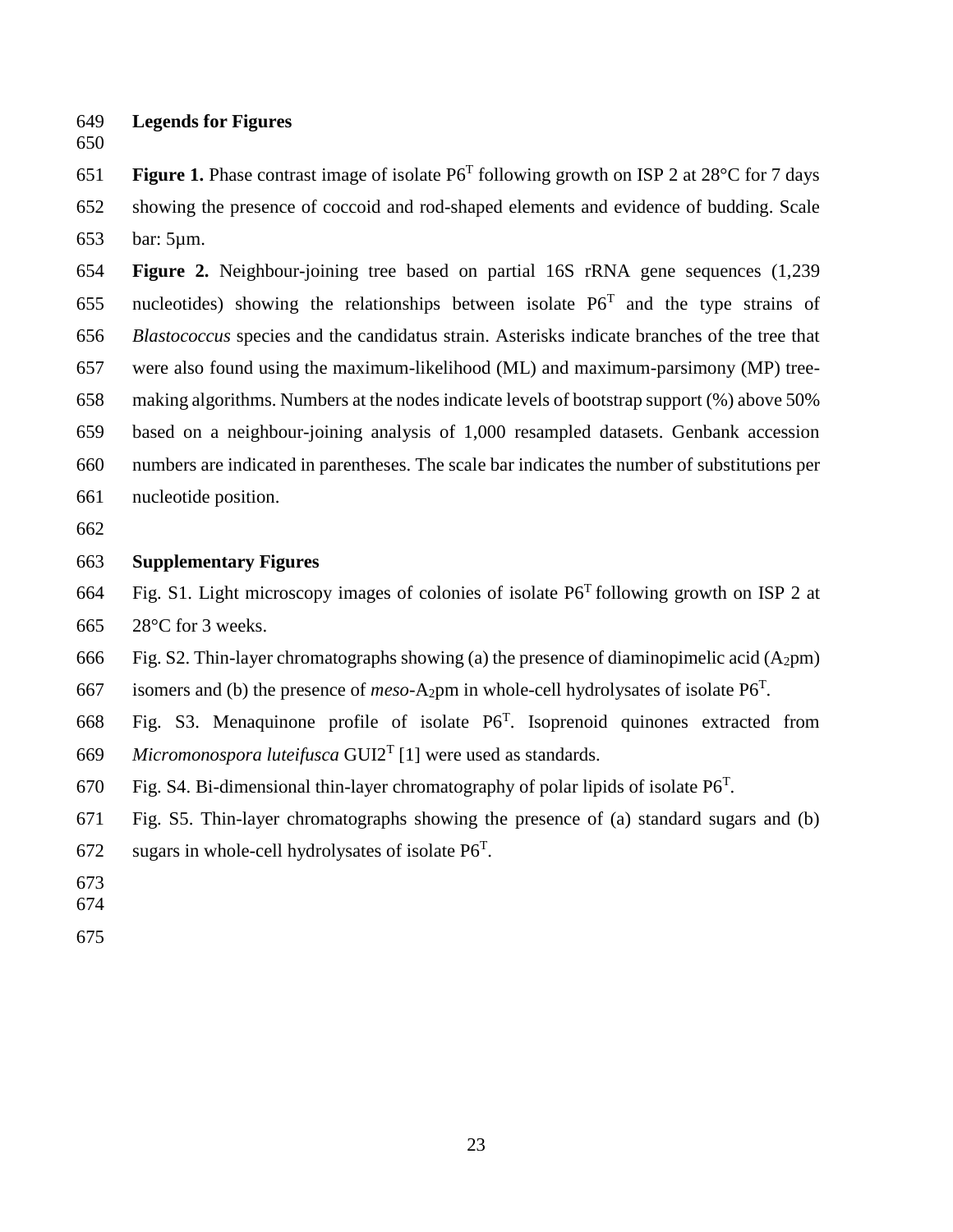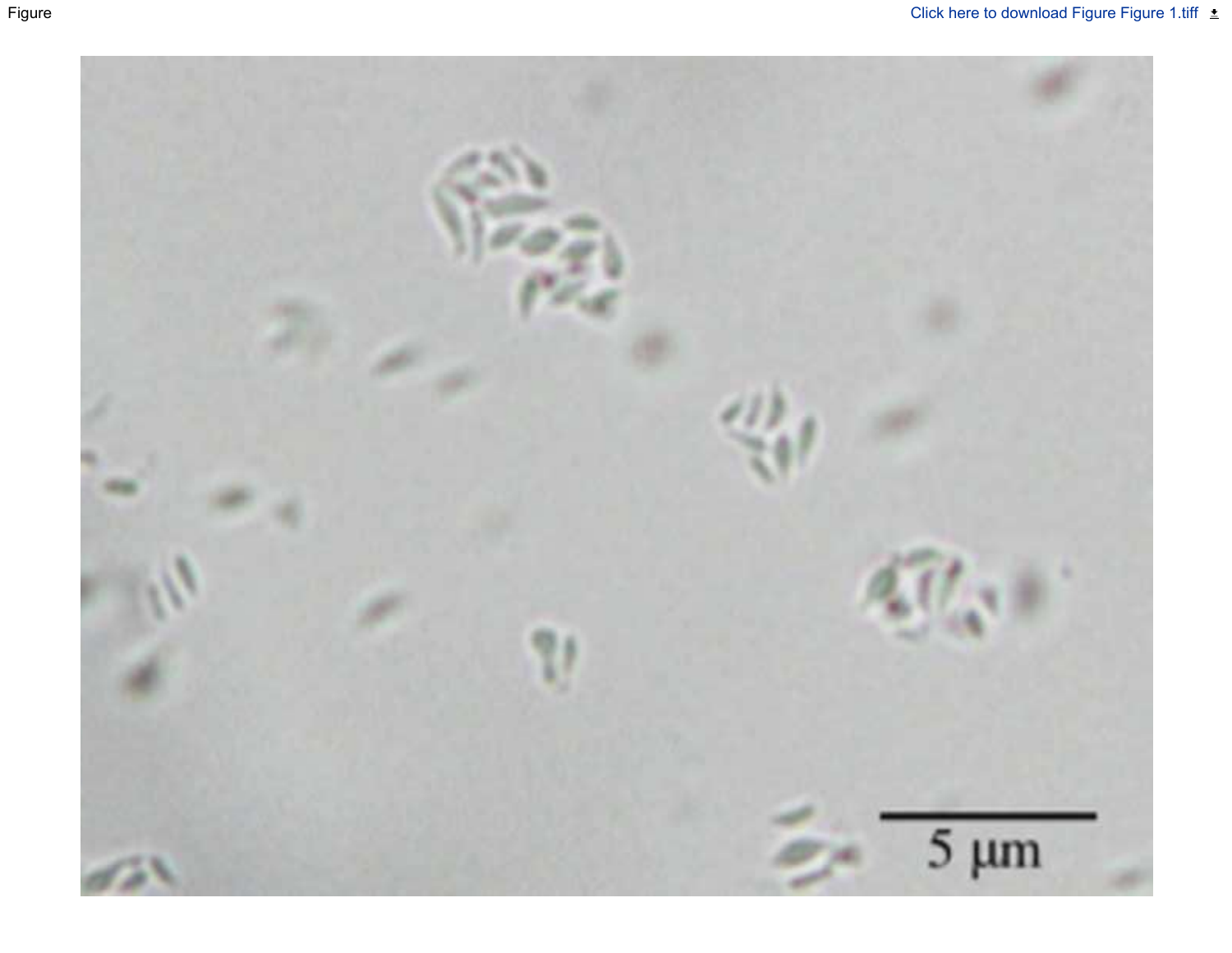

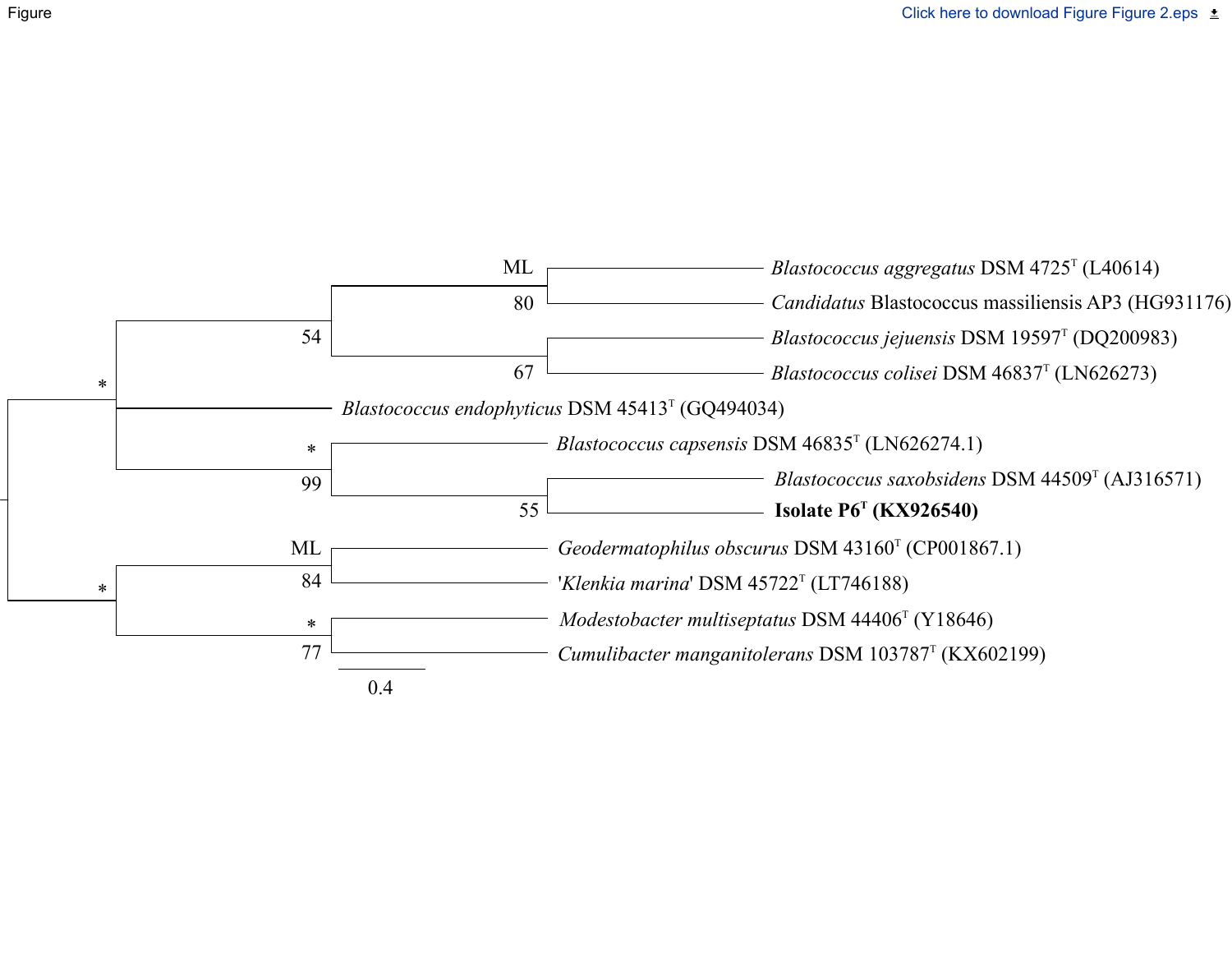### **International Journal of Systematic and Evolutionary Microbiology Supplementary data**

## *Blastococcus atacamensis* **sp. nov., a novel strain adapted to life in the Yungay core region of the Atacama Desert**

Jean Franco Castro<sup>1,2</sup>, Imen Nouioui<sup>1</sup>, Vartul Sangal<sup>3</sup>, Seonbin Choi<sup>4</sup>, Seung-Jo Yang<sup>4</sup>, Byung-Yong Kim<sup>4</sup>, Martha E. Trujillo<sup>5</sup>, Raul Riesco<sup>4</sup>, Maria del Carmen Montero-Calasanz<sup>1</sup>, Tara PD Rahmani<sup>1</sup>, Alan T. Bull<sup>6</sup>, Iain C. Sutcliffe<sup>3</sup>, Juan A. Asenjo<sup>2</sup>, Barbara Andrews<sup>2</sup>, Michael  $Goodfellow<sup>1*</sup>$ 

- $1$  School of Natural and Environmental Sciences, Ridley Building 2, Newcastle University, Newcastle upon Tyne NE1 7RU, United Kingdom
- <sup>2</sup> Centre for Biotechnology and Bioengineering (CeBiB), Department of Chemical Engineering and Biotechnology, University of Chile, Beauchef 851, Santiago, Chile
- <sup>3</sup> Faculty of Health and Life Sciences, Northumbria University, Newcastle upon Tyne, NE1 8ST, United Kingdom
- <sup>4</sup> ChunLab, Inc., 1, Gwanaka-ro, Gwanak-gu, Seoul 151015, South Korea
- <sup>5</sup> Departamento de Microbiología y Genética, Universidad de Salamanca, Campus Miguel de Unamuno, 37007 Salamanca, Spain
- <sup>6</sup> School of Biosciences, University of Kent, Canterbury CT2 7NJ, Kent, United Kingdom

 $*$ To whom correspondence should be addressed: phone  $+44-(0)191$  2087706; email: [m.goodfellow@ncl.ac.uk.](mailto:m.goodfellow@ncl.ac.uk)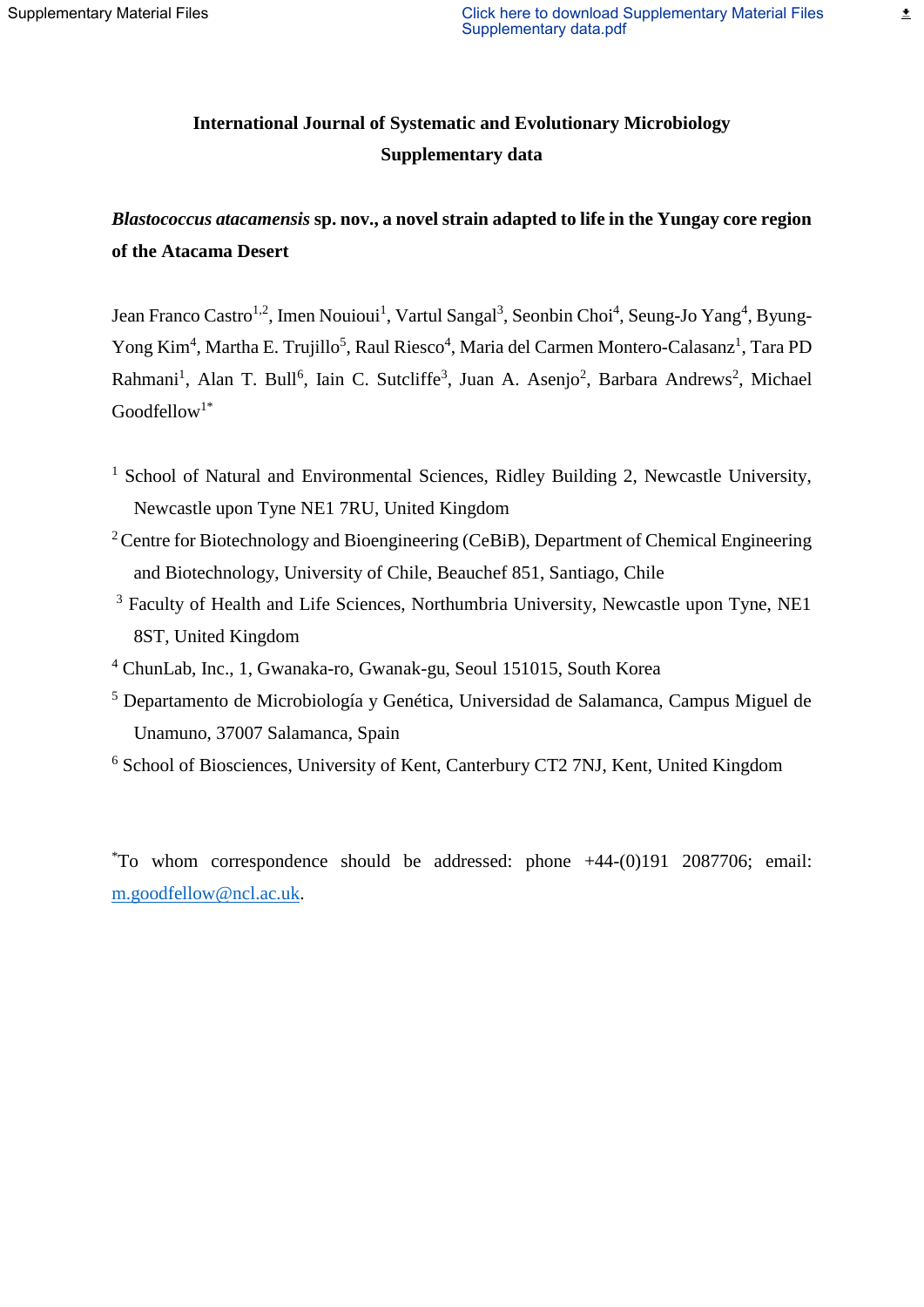

**Supplementary Figure S1:** Light microscopy images of colonies of isolate P6<sup>T</sup> following growth on ISP 2 at 28°C for 3 weeks.



**Supplementary Fig. S2:** Thin-layer chromatographs showing (a) the presence of diaminopimelic acid (A2pm) isomers and (b) the presence of *meso*-A2pm in whole-cell hydrolysates of isolate  $P6^T$ . a) Standards A<sub>2</sub>pm; b) isolate  $P6^T$ .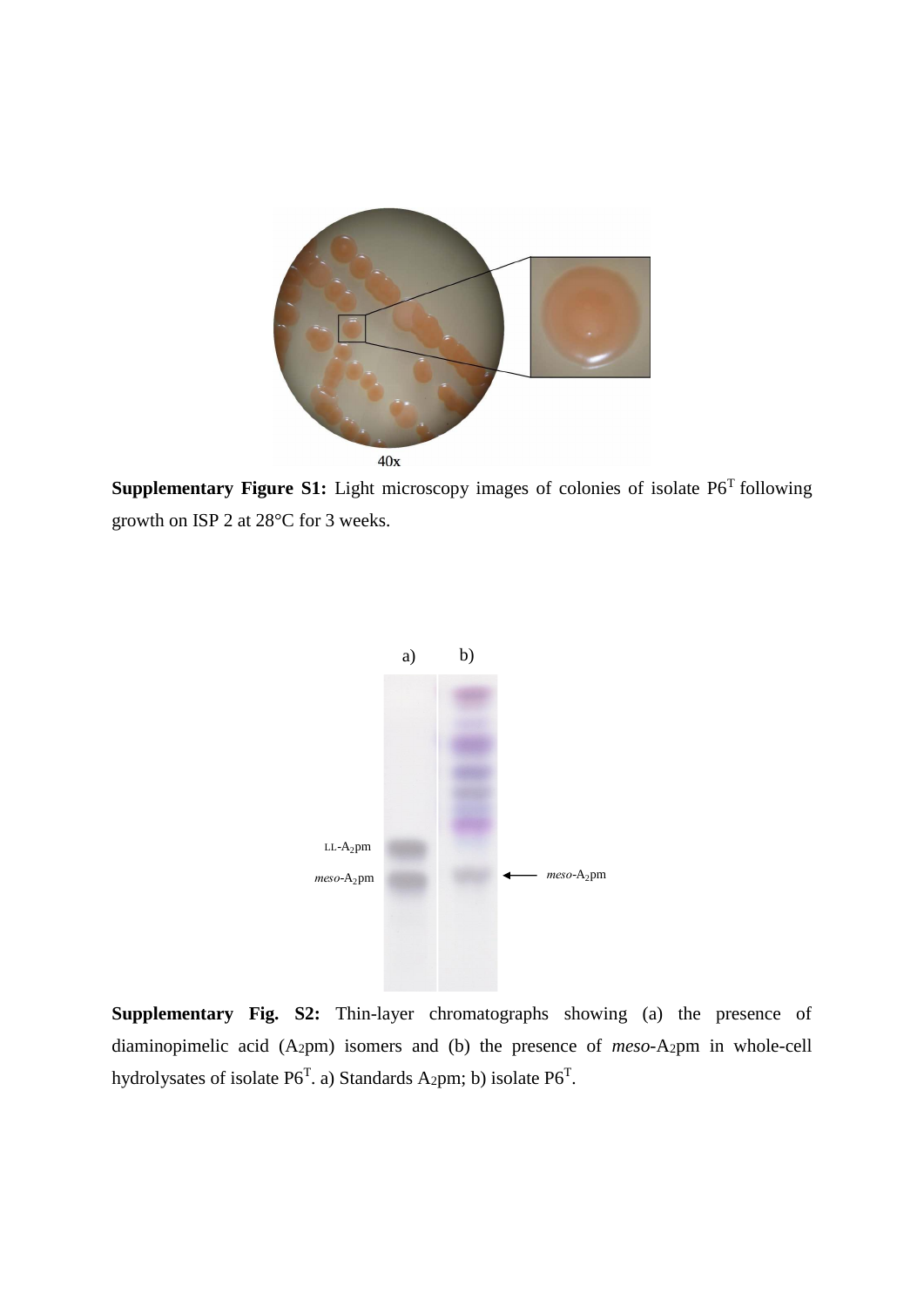

Supplementary Fig. S3: Menaquinone profile of isolate P6<sup>T</sup>. Isoprenoid quinones extracted from *Micromonospora luteifusca* GUI2<sup>T</sup> [1] were used as standards.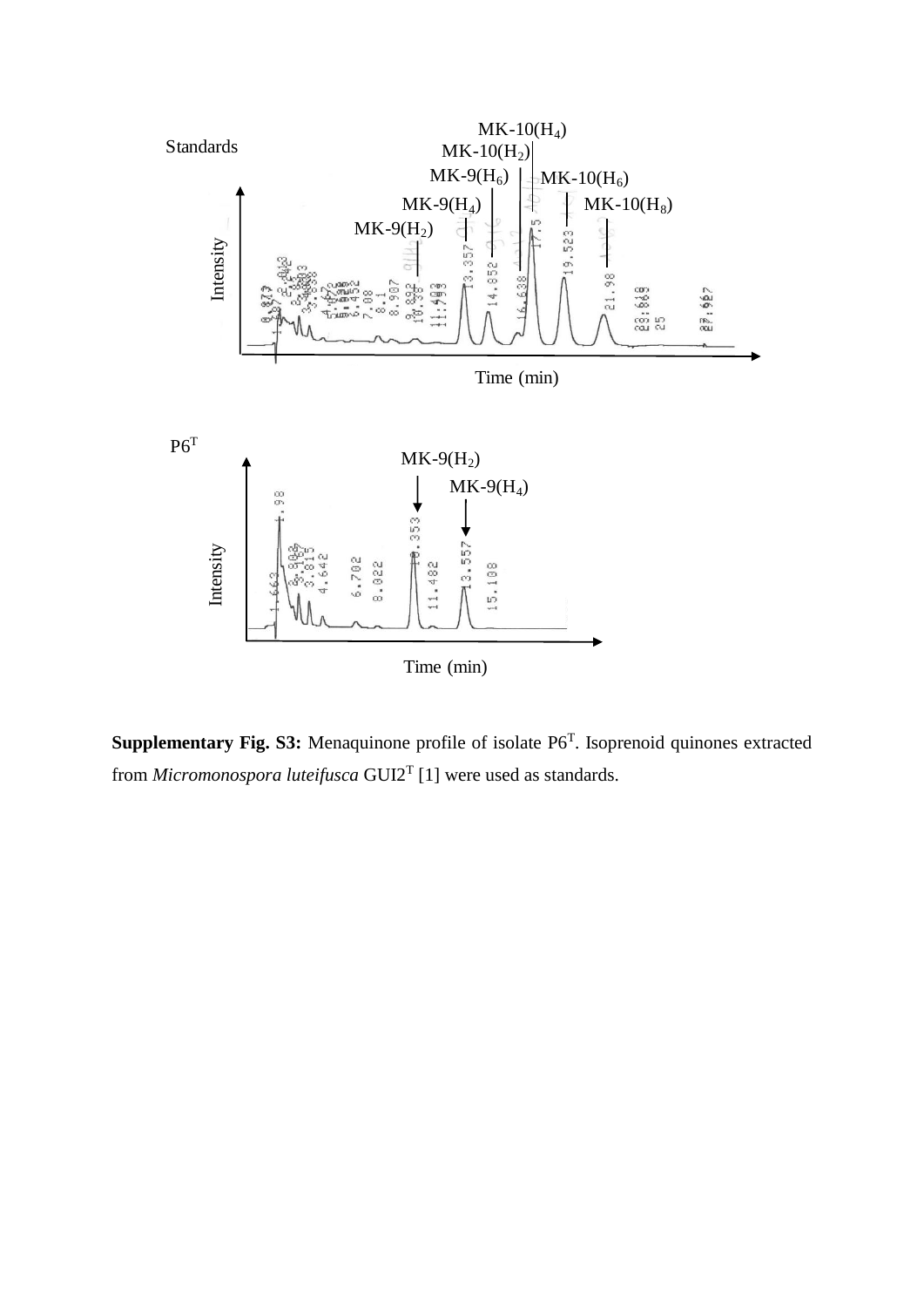

**Supplementary Fig. S4:** Bi-dimensional thin-layer chromatography of polar lipids of isolate P6<sup>T</sup> using molybdatophosphoric acid reagent (5 %). DPG: diphosphatidylglycerol; L: unidentified lipid; PC: phosphatidylcholine; PE: phosphatidylethanolamine; PG: phosphatidylglycerol; PGL: Unknown phosphoglycolipid; PI: phosphatidylinositol. Solvent 1: chloroform:methanol:distilled water (65:25:4); solvent 2: chloroform:glacial acetic acid:methanol:distilled water (80:12:15:4).



**Supplementary Fig. S5.** Thin-layer chromatographs showing the presence of (a) standard sugars and (b) sugars in whole-cell hydrolysates of isolate  $P6<sup>T</sup>$ . a) Standard sugars; b) sugars present in isolate P6<sup>T</sup>. Rha: rhammnose; Rib: ribose; Xyl: xylose; Ara: arabinose; Glu: glucose; Gal: galactose.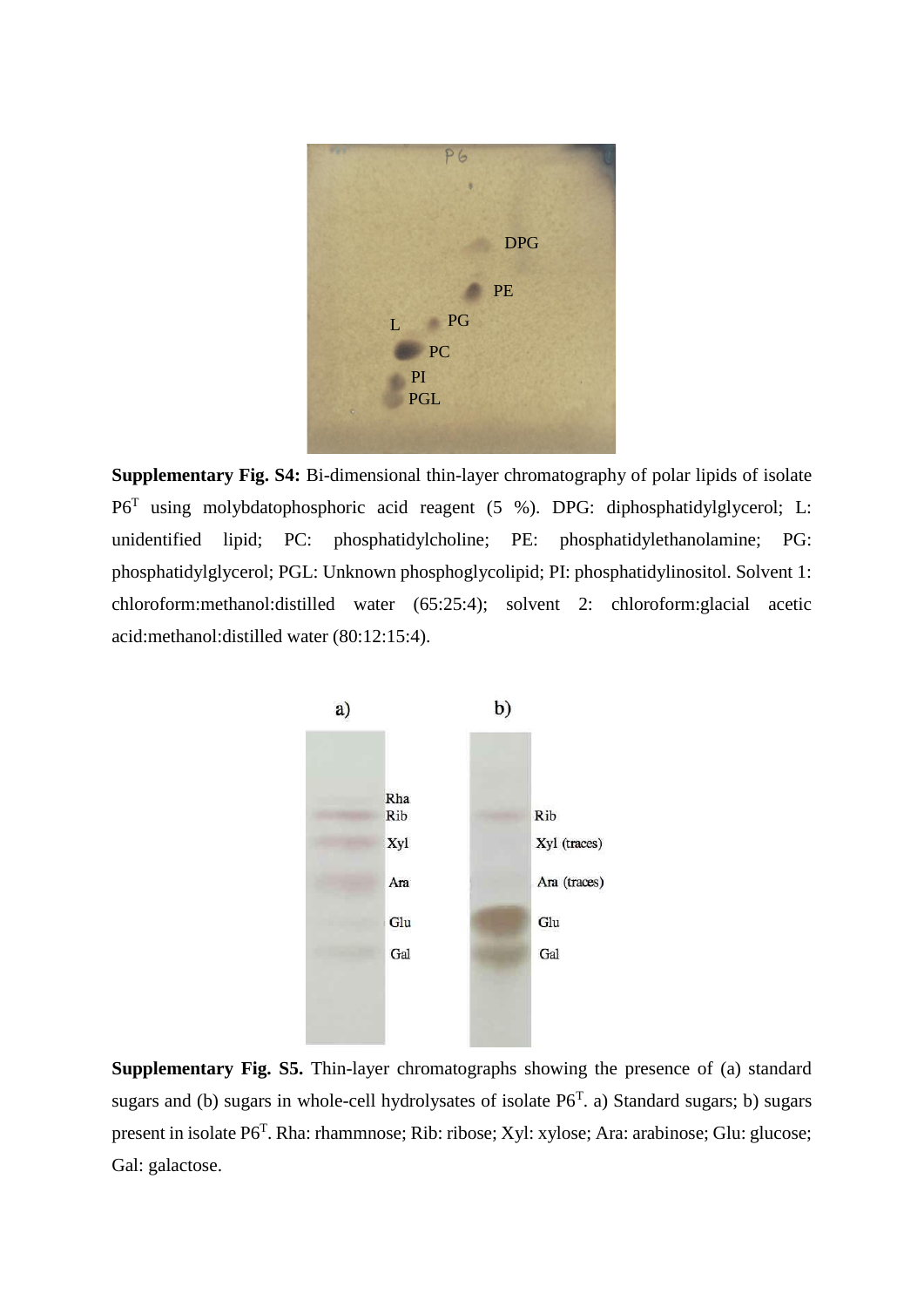| Presence                          | Category       | Role                                                                                                          | Organism A             | Organism B                        |
|-----------------------------------|----------------|---------------------------------------------------------------------------------------------------------------|------------------------|-----------------------------------|
| $P6T$ and DSM 44509 <sup>T</sup>  | Cold shock     | Cold shock protein CspA                                                                                       | P6_peg1370, P6_peg2786 | DSM44509_peg149, DSM44509_peg3572 |
| $P6T$ and DSM 44509 <sup>T</sup>  | Cold shock     | Cold shock protein CspC                                                                                       | P6_peg575              | DSM44509_peg176                   |
| $P6^T$ and DSM 44509 <sup>T</sup> | Cold shock     | Cold shock protein CspG                                                                                       | P6_peg2467             | DSM44509_peg2911                  |
| P6 <sup>T</sup>                   | Detoxification | Various polyols ABC transporter, periplasmic<br>substrate-binding protein                                     | P6_peg1164, P6_peg1169 |                                   |
| $P6T$ and DSM 44509 <sup>T</sup>  | Heat shock     | Chaperone protein DnaJ                                                                                        | P6_peg274, P6_peg1954  | DSM44509_peg382, DSM44509_peg2184 |
| $P6T$ and DSM 44509 <sup>T</sup>  | Heat shock     | Chaperone protein DnaK                                                                                        | $P6$ peg226            | DSM44509_peg384                   |
| $P6T$ and DSM 44509 <sup>T</sup>  | Heat shock     | Heat shock protein GrpE                                                                                       | $P6$ peg227            | DSM44509_peg383                   |
| P6T and DSM 44509T                | Heat shock     | Heat-inducible transcription repressor HrcA                                                                   |                        |                                   |
|                                   |                |                                                                                                               | P6_peg1955             | DSM44509_peg2183                  |
| $P6T$ and DSM 44509 <sup>T</sup>  | Heat shock     | HspR, transcriptional repressor of DnaK operon                                                                | P6_peg275              | DSM44509_peg381                   |
| $P6T$ and DSM 44509 <sup>T</sup>  | Heat shock     | Hypothetical radical SAM family enzyme in heat<br>shock gene cluster, similarity with CPO of BS HemN-<br>type |                        |                                   |
|                                   |                |                                                                                                               | P6_peg1959             | DSM44509_peg2178                  |
| $P6T$ and DSM 44509 <sup>T</sup>  | Heat shock     | Nucleoside 5-triphosphatase RdgB (dHAPTP, dITP,<br>$XTP-specific) (EC 3.6.1.15)$                              |                        |                                   |
|                                   |                |                                                                                                               | P6_peg6                | DSM44509_peg2317                  |
| $P6T$ and DSM 44509 <sup>T</sup>  | Heat shock     | Ribonuclease PH (EC 2.7.7.56)                                                                                 |                        |                                   |
| $P6T$ and DSM 44509 <sup>T</sup>  | Heat shock     | Ribosomal RNA small subunit methyltransferase E                                                               | P6_peg5                | DSM44509_peg2316                  |
|                                   |                | (EC 2.1.1.)                                                                                                   | P6_peg1953             | DSM44509_peg2185                  |
| $P6T$ and DSM 44509 <sup>T</sup>  | Heat shock     | Translation elongation factor LepA                                                                            |                        |                                   |
|                                   |                |                                                                                                               | P6_peg1981             | DSM44509_peg2165                  |
| $P6T$ and DSM 44509 <sup>T</sup>  | Heat shock     | rRNA small subunit methyltransferase I                                                                        |                        |                                   |
|                                   |                |                                                                                                               | P6_peg2916             | DSM44509_peg235                   |
| $P6T$ and DSM 44509 <sup>T</sup>  | Heat shock     | tmRNA-binding protein SmpB                                                                                    | P6_peg3717             | DSM44509_peg3854                  |

# **Supplementary Table 1. A list of stress related genes present in strains P6<sup>T</sup>and DSM 44509<sup>T</sup>**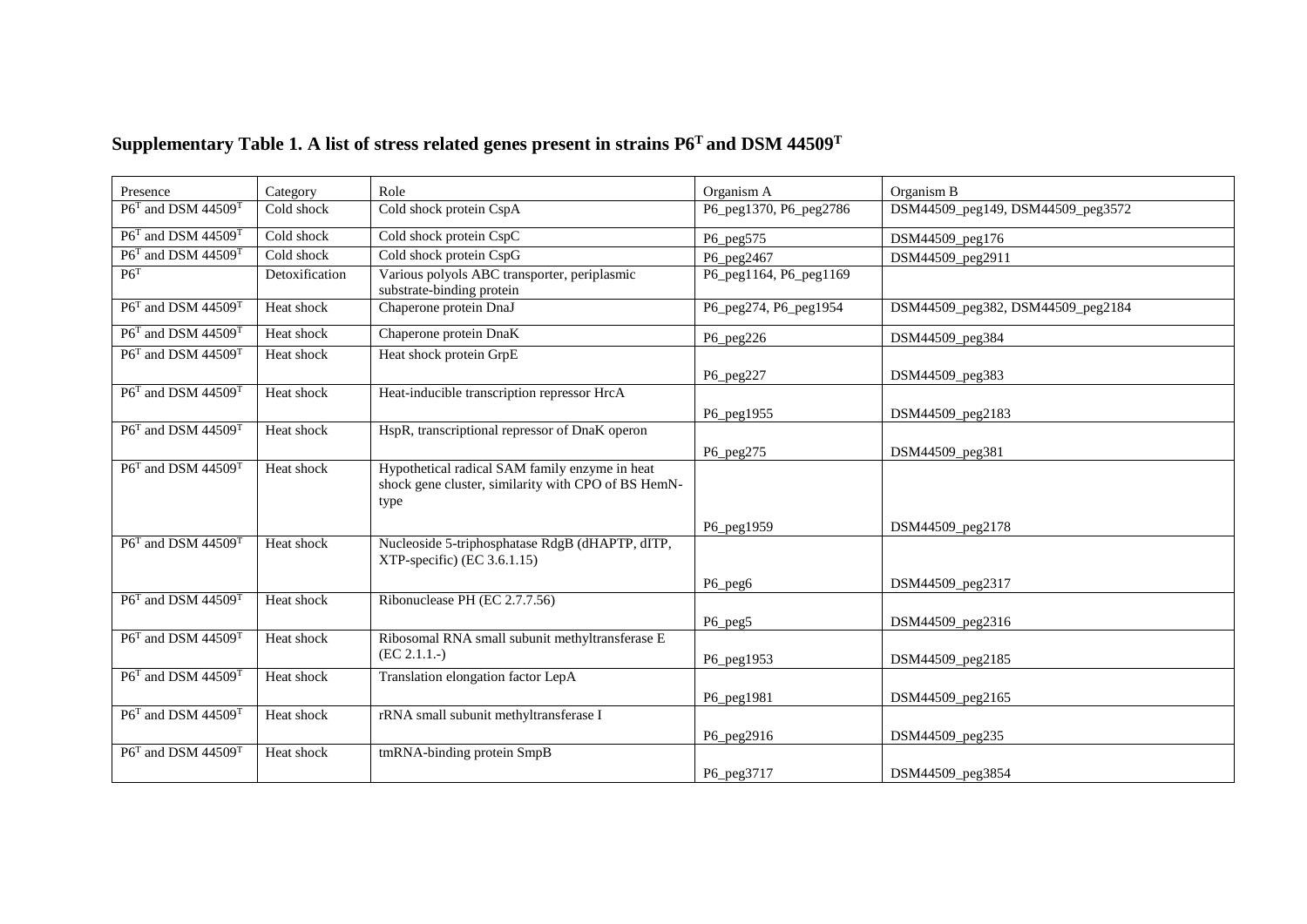| $P6^T$ and DSM 44509 <sup>T</sup>          | Osmotic stress          | Choline dehydrogenase (EC 1.1.99.1)                                                                          | P6_peg827, P6_peg3514 | DSM44509_peg321, DSM44509_peg1542                                         |
|--------------------------------------------|-------------------------|--------------------------------------------------------------------------------------------------------------|-----------------------|---------------------------------------------------------------------------|
| $P6T$ and DSM 44509 <sup>T</sup>           | Osmotic stress          | Glycine betaine ABC transport system permease<br>protein                                                     | P6_peg1488            | DSM44509_peg112                                                           |
| $P6T$ and DSM 44509 <sup>T</sup>           | Osmotic stress          | High-affinity choline uptake protein BetT                                                                    | P6_peg2419            | DSM44509_peg286, DSM44509_peg1388, DSM44509_pe<br>g1393, DSM44509_peg1579 |
| P6T and DSM 44509T                         | Osmotic stress          | L-proline glycine betaine ABC transport system<br>permease protein ProV (TC 3.A.1.12.1)                      | P6_peg944, P6_peg1490 | DSM44509_peg110, DSM44509_peg1084                                         |
| $P6T$ and DSM 44509 <sup>T</sup>           | Osmotic stress          | L-proline glycine betaine ABC transport system<br>permease protein ProW (TC 3.A.1.12.1)                      | P6_peg1489            | DSM44509_peg111, DSM44509_peg1082, DSM44509_pe<br>g1083                   |
| $P6^T$ and DSM 44509 <sup>T</sup>          | Osmotic stress          | L-proline glycine betaine binding ABC transporter<br>protein ProX (TC 3.A.1.12.1)                            | P6_peg1487            | DSM44509_peg113, DSM44509_peg279                                          |
| <b>DSM 44509T</b>                          | Osmotic stress          | Sarcosine oxidase alpha subunit (EC 1.5.3.1)                                                                 |                       | DSM44509_peg1385                                                          |
| <b>DSM 44509T</b>                          | Osmotic stress          | Sarcosine oxidase beta subunit (EC 1.5.3.1)                                                                  |                       | DSM44509_peg1383                                                          |
| <b>DSM 44509T</b>                          | Osmotic stress          | Sarcosine oxidase delta subunit (EC 1.5.3.1)                                                                 |                       | DSM44509_peg1384                                                          |
| <b>DSM 44509T</b>                          | Osmotic stress          | Sarcosine oxidase gamma subunit (EC 1.5.3.1)                                                                 |                       | DSM44509_peg1386                                                          |
| <b>DSM 44509T</b>                          | Osmotic stress          | Aquaporin Z                                                                                                  |                       | DSM44509_peg31                                                            |
| P6 <sup>T</sup> and DSM 44509 <sup>T</sup> | Oxidative stress        | Putative Holliday junction resolvase YggF                                                                    | P6_peg2241            | DSM44509_peg1712                                                          |
| $P6^T$ and DSM 44509 <sup>T</sup>          | <b>Oxidative</b> stress | Ribosomal RNA small subunit methyltransferase E<br>(EC 2.1.1.)                                               | P6_peg1953            | DSM44509_peg2185                                                          |
| $P6^T$ and DSM 44509 <sup>T</sup>          | <b>Oxidative</b> stress | Flavohemoprotein (Hemoglobin-like protein)<br>(Flavohemoglobin) (Nitric oxide dioxygenase) (EC<br>1.14.12.17 | P6_peg3406            | DSM44509_peg3484, DSM44509_peg3485                                        |
| $P6^T$ and DSM 44509 <sup>T</sup>          | Oxidative stress        | Hydroxyacylglutathione hydrolase (EC 3.1.2.6)                                                                | P6_peg65, P6_peg2230  | DSM44509_peg1701, DSM44509_peg2761                                        |
| P6T and DSM 44509T                         | Oxidative stress        | Lactoylglutathione lyase (EC 4.4.1.5)                                                                        | P6_peg2435            | DSM44509_peg1561                                                          |
| P6T and DSM 44509T                         | <b>Oxidative</b> stress | Acetyl-CoA:Cys-GlcN-Ins acetyltransferase,<br>mycothiol synthase MshD                                        | P6_peg3623            | DSM44509_peg3541                                                          |
| $P6T$ and DSM 44509 <sup>T</sup>           | Oxidative stress        | Formaldehyde dehydrogenase MscR, NAD/mycothiol-<br>dependent (EC 1.2.1.66)                                   | P6_peg2339            | DSM44509_peg334, DSM44509_peg1381                                         |
| $P6^T$ and DSM 44509 <sup>T</sup>          | Oxidative stress        | Glycosyltransferase MshA involved in mycothiol<br>biosynthesis (EC 2.4.1.-)                                  | P6_peg3580            | DSM44509_peg3513                                                          |
| $P6^T$ and DSM 44509 <sup>T</sup>          | Oxidative stress        | L-cysteine:1D-myo-inosityl 2-amino-2-deoxy-alpha-<br>D-glucopyranoside ligase MshC                           | P6_peg3347            | DSM44509_peg1070                                                          |
| $P6T$ and DSM 44509 <sup>T</sup>           | Oxidative stress        | Mycothiol S-conjugate amidase Mca                                                                            | P6_peg321             | DSM44509_peg2370                                                          |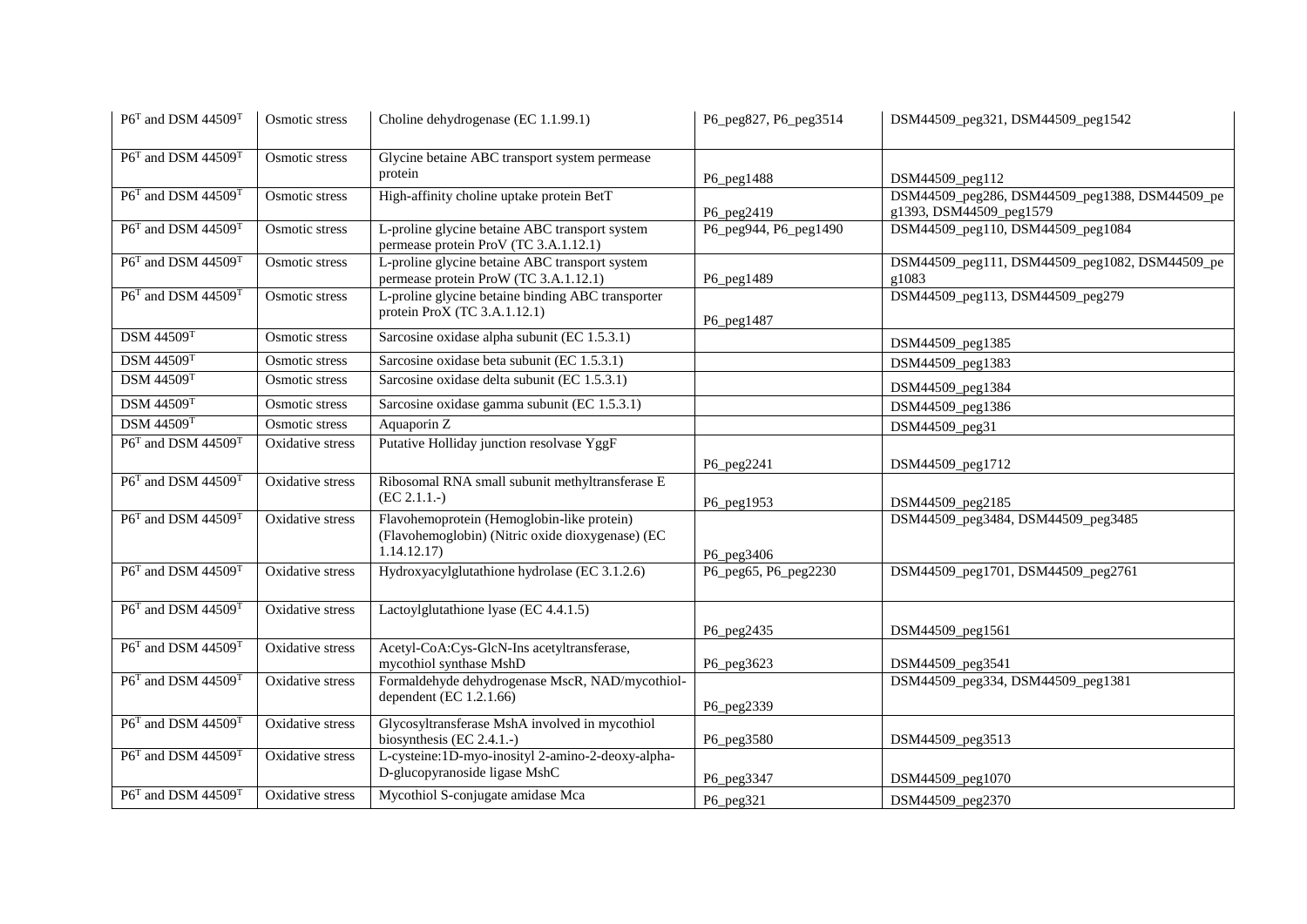| $P6^T$ and DSM 44509 <sup>T</sup>          | Oxidative stress        | N-acetyl-1-D-myo-inosityl-2-amino-2-deoxy-alpha-D-<br>glucopyranoside deacetylase MshB | P6_peg1013                          | DSM44509_peg1794                                        |
|--------------------------------------------|-------------------------|----------------------------------------------------------------------------------------|-------------------------------------|---------------------------------------------------------|
| P6T and DSM 44509T                         | Oxidative stress        | Putative hydrolase in cluster with formaldehyde/S-<br>nitrosomycothiol reductase MscR  | P6_peg2338                          | DSM44509_peg333                                         |
| $P6T$ and DSM 44509 <sup>T</sup>           | Oxidative stress        | S-nitrosomycothiol reductase MscR                                                      |                                     | DSM44509_peg334, DSM44509_peg1381                       |
|                                            |                         |                                                                                        | P6_peg2339                          |                                                         |
| $P6^T$ and DSM 44509 <sup>T</sup>          | <b>Oxidative</b> stress | Uncharacterized protein Rv0487/MT0505 clustered<br>with mycothiol biosynthesis gene    | P6_peg3579                          | DSM44509_peg3512                                        |
| P6 <sup>T</sup> and DSM 44509 <sup>T</sup> | <b>Oxidative</b> stress | Alkyl hydroperoxide reductase subunit C-like protein                                   |                                     |                                                         |
|                                            |                         |                                                                                        | P6_peg3238                          | DSM44509_peg984                                         |
| $P6T$ and DSM 44509 <sup>T</sup>           | Oxidative stress        | Catalase (EC 1.11.1.6)                                                                 |                                     | DSM44509_peg1819, DSM44509_peg3715                      |
|                                            |                         |                                                                                        | P6_peg613                           |                                                         |
| $P6^T$ and DSM 44509 <sup>T</sup>          | Oxidative stress        | Organic hydroperoxide resistance protein                                               | P6_peg279                           | DSM44509_peg379                                         |
| $P6T$ and DSM 44509 <sup>T</sup>           | Oxidative stress        | Organic hydroperoxide resistance transcriptional                                       |                                     |                                                         |
|                                            |                         | regulator                                                                              | P6_peg280                           | DSM44509_peg378                                         |
| P6 <sup>T</sup> and DSM 44509 <sup>T</sup> | <b>Oxidative</b> stress | Phytochrome, two-component sensor histidine kinase<br>(EC 2.7.3.)                      | P6_peg28, P6_peg2209                | DSM44509_peg2040, DSM44509_peg4012                      |
| P6 <sup>T</sup> and DSM 44509 <sup>T</sup> | Oxidative stress        | Redox-sensitive transcriptional regulator (AT-rich<br>DNA-binding protein)             | P6_peg3266, P6_peg3267              | DSM44509_peg3930, DSM44509_peg3931                      |
| $P6T$ and DSM 44509 <sup>T</sup>           | Oxidative stress        | Transcriptional regulator, FUR family                                                  | P6_peg612, P6_peg3592               | DSM44509_peg3526, DSM44509_peg3714                      |
| P6 <sup>T</sup> and DSM 44509 <sup>T</sup> | <b>Oxidative</b> stress | Zinc uptake regulation protein ZUR                                                     | P6_peg1798                          | DSM44509_peg407, DSM44509_peg1351, DSM44509_pe<br>g4073 |
| $P6T$ and DSM 44509 <sup>T</sup>           | Oxidative stress        | bacteriophytochrome heme oxygenase BphO                                                |                                     |                                                         |
|                                            |                         |                                                                                        | P6_peg29                            | DSM44509_peg4013                                        |
| $P6T$ and DSM 44509 <sup>T</sup>           | Oxidative stress        | Catalase (EC 1.11.1.6)                                                                 |                                     | DSM44509_peg1819, DSM44509_peg3715                      |
| $P6T$ and DSM 44509 <sup>T</sup>           | Oxidative stress        | NAD-dependent glyceraldehyde-3-phosphate                                               | P6_peg613                           |                                                         |
|                                            |                         | dehydrogenase (EC 1.2.1.12)                                                            |                                     |                                                         |
| $P6^T$ and DSM 44509 <sup>T</sup>          | Oxidative stress        | NAD-dependent protein deacetylase of SIR2 family                                       | P6_peg874<br>P6_peg1289, P6_peg2601 | DSM44509_peg3078<br>DSM44509_peg219, DSM44509_peg3132   |
|                                            |                         |                                                                                        |                                     |                                                         |
| $P6^T$ and DSM 44509 <sup>T</sup>          | Oxidative stress        | Nicotinamidase (EC 3.5.1.19)                                                           | P6_peg366                           | DSM44509_peg1160, DSM44509_peg2303                      |
| P6 <sup>T</sup> and DSM 44509 <sup>T</sup> | Oxidative stress        | Nicotinate phosphoribosyltransferase (EC 2.4.2.11)                                     | P6_peg365                           | DSM44509_peg2304                                        |
| P6 <sup>T</sup>                            | Oxidative stress        | CoA-disulfide reductase (EC 1.8.1.14)                                                  | P6_peg1645                          |                                                         |
| <b>DSM 44509T</b>                          | <b>Oxidative</b> stress | Peroxidase (EC 1.11.1.7)                                                               |                                     | DSM44509_peg3715                                        |
| <b>DSM 44509T</b>                          | Oxidative stress        | transcriptional regulator, Crp/Fnr family                                              |                                     | DSM44509_peg2379                                        |